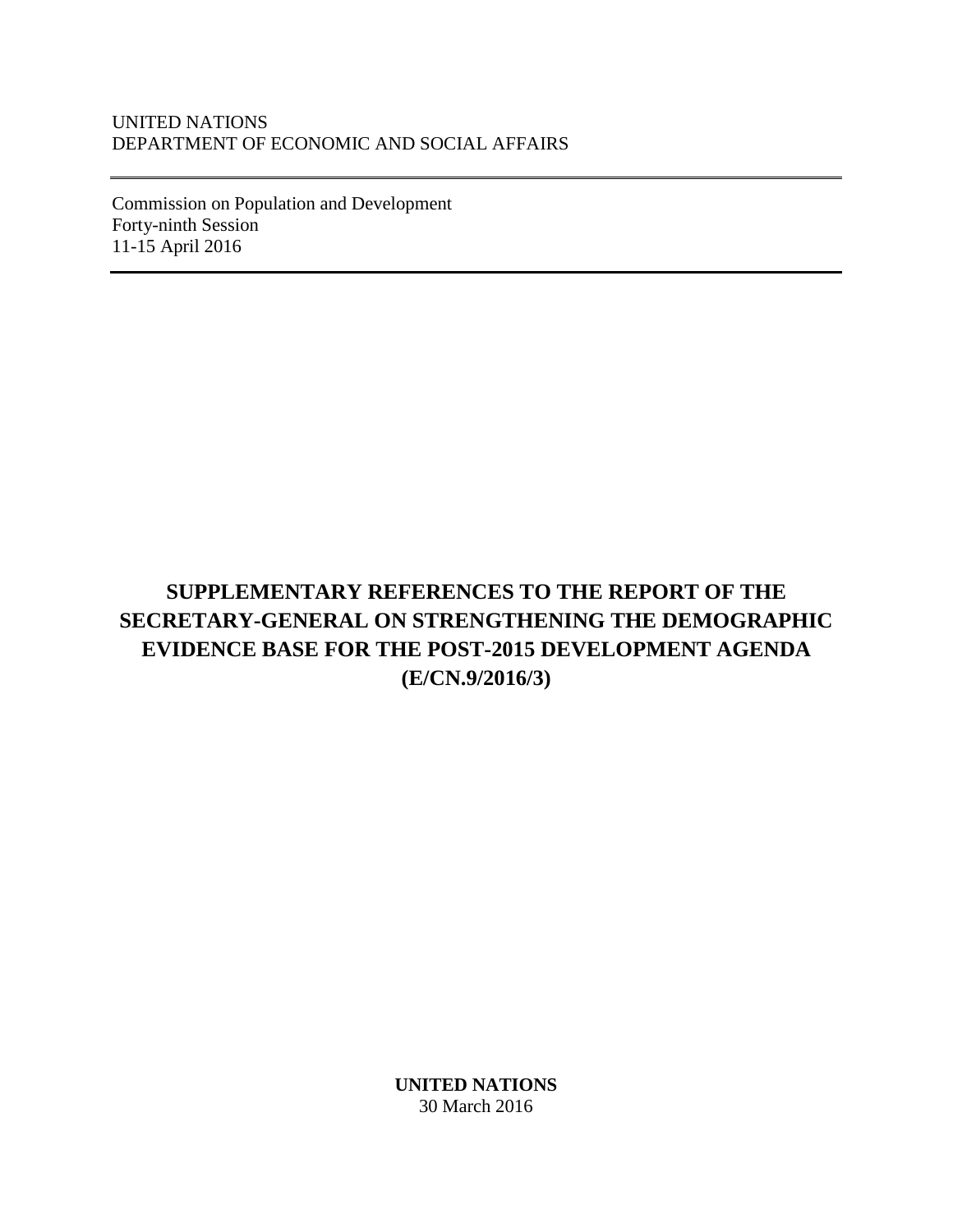The following set of references is provided to offer further details about specific sources of information used to inform specific aspects of the report of the Secretary-General on Strengthening the Demographic Evidence Base for the Post-2015 Development Agenda (E/CN.9/2016/3). The various sources of information presented herein are organized in sequential order of thematic appearance in the report and assigned to each section and paragraph therein.

This list of references is not in any way exhaustive but documents relevant key sources of information available at the time the report was issued (February 2016). The references provided there is solely for informational purpose. The United Nations makes no warranty, either expressed or implied, as to the accuracy, reliability, or content of information provided by third parties.

#### **I. Introduction (para 1-7)**

Paragraph 3 about the Data Revolution:

- Data Revolution Group, *A World That Counts: Mobilizing the Data Revolution for Sustainable Development.* Available from [http://www.undatarevolution.org/report/.](http://www.undatarevolution.org/report/) Accessed 20 November 2015.
- OECD and Partnership in Statistics for Development in the 21st Century (PARIS21). Available from<http://www.paris21.org/> and Informing a Data Revolution. Available from [\(http://datarevolution.paris21.org/\)](http://datarevolution.paris21.org/) and "A Road Map for a Country-led Data Revolution" (2015). Available from [http://datarevolution.paris21.org/sites/default/files/Road\\_map\\_for\\_a\\_Country\\_led\\_Data\\_](http://datarevolution.paris21.org/sites/default/files/Road_map_for_a_Country_led_Data_Revolution_web.pdf) [Revolution\\_web.pdf.](http://datarevolution.paris21.org/sites/default/files/Road_map_for_a_Country_led_Data_Revolution_web.pdf)
- Sustainable Development Solutions Network and Open Data Watch, Data for Development: An Action Plan to Finance the Data Revolution for Sustainable Development. Available from [http://unsdsn.org/wp-content/uploads/2015/07/Data-For-](http://unsdsn.org/wp-content/uploads/2015/07/Data-For-Development-An-Action-Plan-July-2015.pdf)[Development-An-Action-Plan-July-2015.pdf.](http://unsdsn.org/wp-content/uploads/2015/07/Data-For-Development-An-Action-Plan-July-2015.pdf) Accessed on 29 October 2015.
- IUSSP (2015). Data Revolution for Development. *Population and Development Review*, vol. 41, No. 1, pp. 172-7. doi: 10.1111/j.1728-4457.2015.00041.x.

Paragraph 5 about the importance and value of geo-referencing:

- United Nations Population Division (2015). Report of the United Nations Expert Group Meeting on "The post-2015 era: Implications for the global research agenda on population and development". New York, 10 April 2015. Available from [http://www.un.org/en/development/desa/population/events/pdf/expert/22/2015\\_EGM](http://www.un.org/en/development/desa/population/events/pdf/expert/22/2015_EGM-research-priorities_Report.pdf)[research-priorities\\_Report.pdf.](http://www.un.org/en/development/desa/population/events/pdf/expert/22/2015_EGM-research-priorities_Report.pdf)
- United Nations Population Division (2015). Report of the United Nations Expert Group Meeting on Strengthening the demographic evidence base for the post-2015 development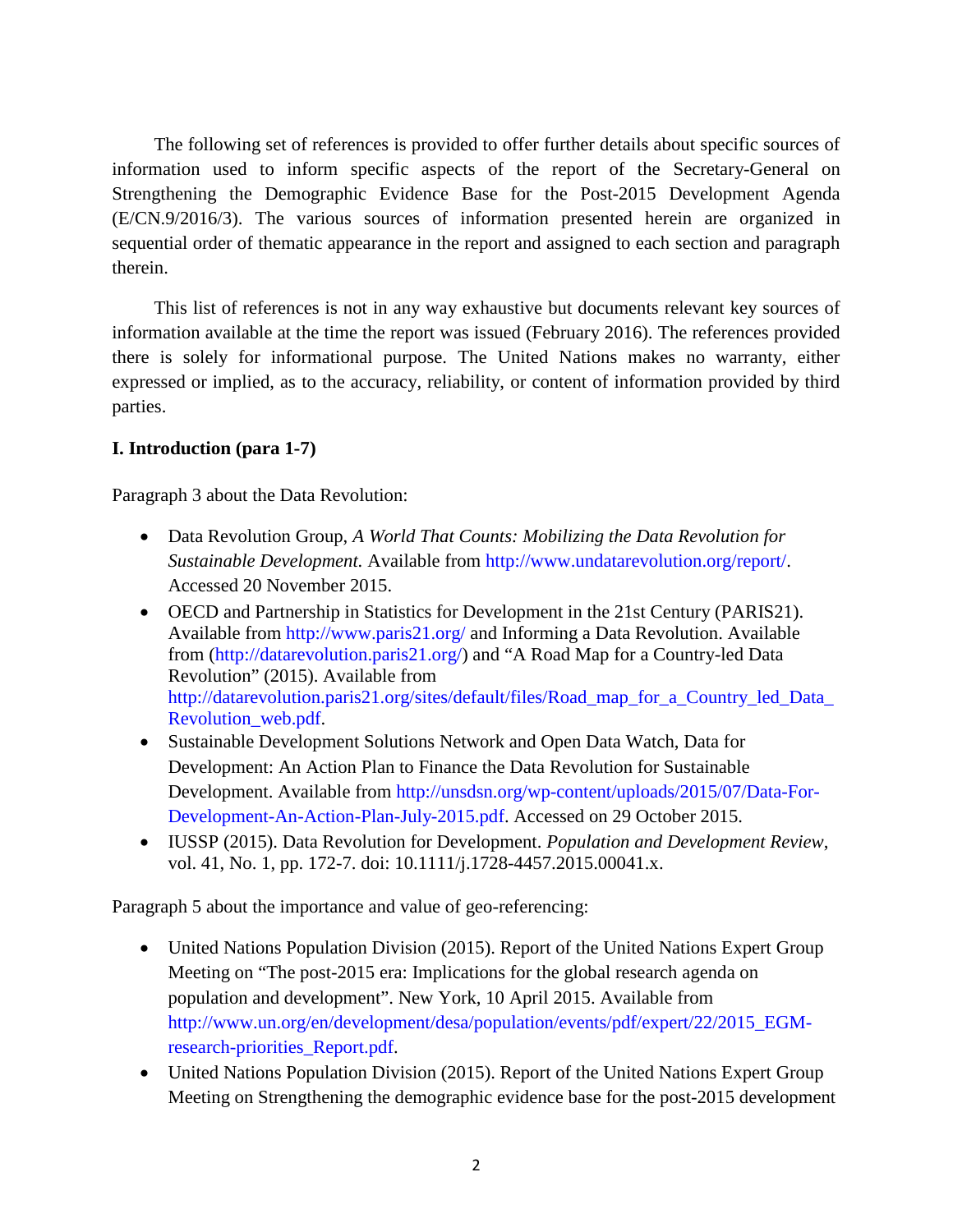agenda. New York, 5-6 October 2015. Available from [http://www.un.org/en/development/desa/population/events/pdf/expert/23/EGM\\_Oct2015](http://www.un.org/en/development/desa/population/events/pdf/expert/23/EGM_Oct2015_Report.pdf) [\\_Report.pdf.](http://www.un.org/en/development/desa/population/events/pdf/expert/23/EGM_Oct2015_Report.pdf)

#### **II. The core sources of demographic data**

#### **A.Population censuses (para 7-14)**

Paragraph 8 about census rounds:

- The count of countries or areas that carried out censuses during the 2010 round is based on:
	- o 2010 World Population and Housing Census Programme: Progression of 2010 Census Round. Available from [http://unstats.un.org/unsd/demographic/sources/census/2010\\_PHC/censusclockmo](http://unstats.un.org/unsd/demographic/sources/census/2010_PHC/censusclockmore.htm) [re.htm](http://unstats.un.org/unsd/demographic/sources/census/2010_PHC/censusclockmore.htm) accessed on 2 November 2015.
	- o Table with list of completed censuses downloaded from: 2010 Census Round: Progression of population censuses and the size of the enumerated population. Available from

[http://unstats.un.org/unsd/demographic/sources/census/2010\\_PHC/census\\_clock/r](http://unstats.un.org/unsd/demographic/sources/census/2010_PHC/census_clock/rptEnumeratedPopulationAllCountries.pdf) [ptEnumeratedPopulationAllCountries.pdf](http://unstats.un.org/unsd/demographic/sources/census/2010_PHC/census_clock/rptEnumeratedPopulationAllCountries.pdf) accessed on 2 November 2015.

- The number of censuses completed in previous rounds were obtained from the United Nations, Department of Economic and Social Affairs, Population Division (2016). Population Data Catalog: Inventory of censuses, surveys and other primary sources of demographic data by country or area. United Nations: New York.
- Information about the most recent population counts used in the 2015 revision of the World Population Prospects was obtained from: United Nations, Department of Economic and Social Affairs, Population Division (2015). World Population Prospects: The 2015 Revision, DVD Edition. File 0-2: Latest data sources used to derive estimates for total population, fertility, mortality and migration by countries or areas. [http://esa.un.org/unpd/wpp/DVD/Files/4\\_Other%20Files/WPP2015\\_F02\\_METAINFO.X](http://esa.un.org/unpd/wpp/DVD/Files/4_Other%20Files/WPP2015_F02_METAINFO.XLS) [LS](http://esa.un.org/unpd/wpp/DVD/Files/4_Other%20Files/WPP2015_F02_METAINFO.XLS)

Paragraph 9 about population censuses and multi-modal approaches:

- United Nations. Principles and Recommendations for Population and Housing Censuses, Revision3 (2015). E.15.XVII.10. accessed on 31 October 2015. Available from [http://unstats.un.org/unsd/publication/seriesM/Series\\_M67rev3en.pdf.](http://unstats.un.org/unsd/publication/seriesM/Series_M67rev3en.pdf)
- United States Census Bureau: Mid-Decade Assessment of the United Nations 2010 World Population and Housing Census Programme. United Nations Expert Group Meeting on Revising the Principles and Recommendations for Population and Housing Censuses. New York, 29 October - 1 November 2013. ESA/STAT/AC.277/1. Available from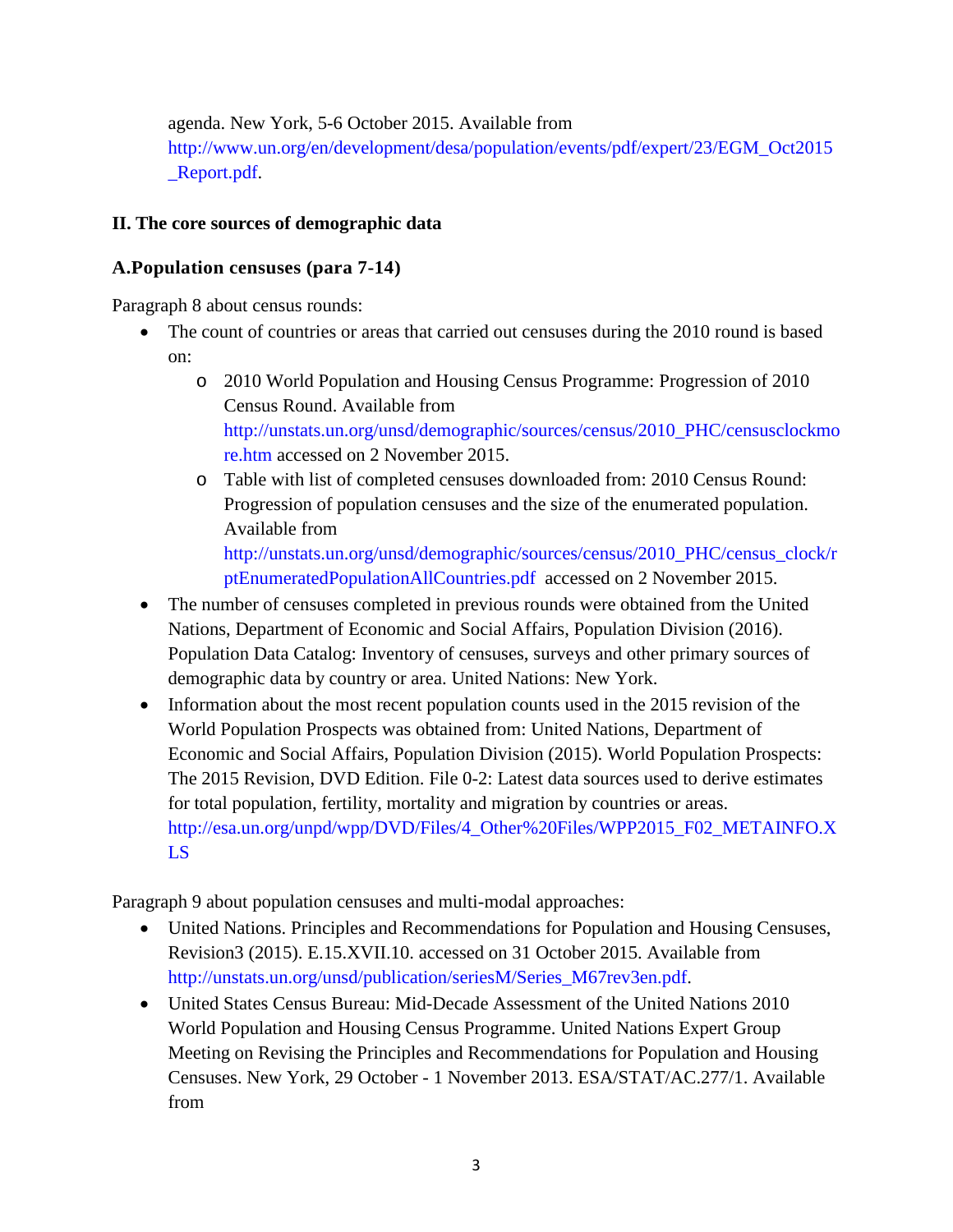[http://unstats.un.org/unsd/demographic/meetings/egm/NewYork/2013/USCB\\_Mid\\_decad](http://unstats.un.org/unsd/demographic/meetings/egm/NewYork/2013/USCB_Mid_decade_assessment_final.pdf) [e\\_assessment\\_final.pdf.](http://unstats.un.org/unsd/demographic/meetings/egm/NewYork/2013/USCB_Mid_decade_assessment_final.pdf)

- Osaki-Tomita, Keiko (2015). Methodologies of Population and Housing Censuses: Experiences in the 2010 Round of World Population and Housing Census Programme. Paper presented at the 60<sup>th</sup> ISI World Statistics Congress, Rio de Janeiro, Rio de Janeiro, Brazil.
- Mbogoni M. and K. Osaki-Tomita (2015). Lessons learned from the 2010 round of PHC and planning for the 2020 round to meet the post-2015 development agenda. Background note prepared for the United Nations Expert Group Meeting on "Strengthening the demographic evidence base for the post-2015 development agenda". New York, 5-6 October 2015. Available from

[http://www.un.org/en/development/desa/population/events/pdf/expert/23/ShortNotes/Kei](http://www.un.org/en/development/desa/population/events/pdf/expert/23/ShortNotes/Keiko%20Osaki_Margaret%20Mbogoni.pdf) [ko%20Osaki\\_Margaret%20Mbogoni.pdf.](http://www.un.org/en/development/desa/population/events/pdf/expert/23/ShortNotes/Keiko%20Osaki_Margaret%20Mbogoni.pdf)

• Institut National de la Statistique et des Études Économiques (INSEE), France's rolling census, November 2005. Available from <http://unstats.un.org/unsd/demographic/sources/census/francepdf.pdf> . Accessed 3 November 2015.

Paragraphs 11-12 about the use of ICT to disseminate census information:

- US Census Bureau: Mid-Decade Assessment of the United Nations 2010 World Population and Housing Census Programme. United Nations Expert Group Meeting on Revising the Principles and Recommendations for Population and Housing Censuses. New York, 29 October - 1 November 2013. ESA/STAT/AC.277/1. Available from [http://unstats.un.org/unsd/demographic/meetings/egm/NewYork/2013/USCB\\_Mid\\_decad](http://unstats.un.org/unsd/demographic/meetings/egm/NewYork/2013/USCB_Mid_decade_assessment_final.pdf) [e\\_assessment\\_final.pdf.](http://unstats.un.org/unsd/demographic/meetings/egm/NewYork/2013/USCB_Mid_decade_assessment_final.pdf)
- United Nations. Principles and Recommendations for Population and Housing Censuses, Revision3 (2015). E.15.XVII.10. Accessed on 31 October 2015. Available from [http://unstats.un.org/unsd/publication/seriesM/Series\\_M67rev3en.pdf.](http://unstats.un.org/unsd/publication/seriesM/Series_M67rev3en.pdf)
- CensusInfo A software platform developed by the United Nations Statistics Division, in partnership with UNICEF and UNFPA, to help countries disseminate their census results at any relevant geographical level, on CD-ROM and available from [http://www.devinfo.org/libraries/aspx/news.aspx?T=A&PN=diorg/devinfo\\_in\\_action/cen](http://www.devinfo.org/libraries/aspx/news.aspx?T=A&PN=diorg/devinfo_in_action/censusInfo_initiatives_Africa_ASN.html) [susInfo\\_initiatives\\_Africa\\_ASN.html](http://www.devinfo.org/libraries/aspx/news.aspx?T=A&PN=diorg/devinfo_in_action/censusInfo_initiatives_Africa_ASN.html)
- PC-Axis by Statistics Sweden: a family of software consisting of a number of programs for the Windows and Internet environment used to present statistical information in tabular form. Available from [http://www.scb.se/pc-axis/.](http://www.scb.se/pc-axis/)
- REDATAM online, a web platform developed by UN-ECLAC Centro Latinoamericano y Caribeño de Demografía (CELADE / CEPAL) for online processing, analysis, tabulation and dissemination of census micro data in Latin America and the Caribbean as well as other regions of the world (Africa, Asia and South Pacific). Available from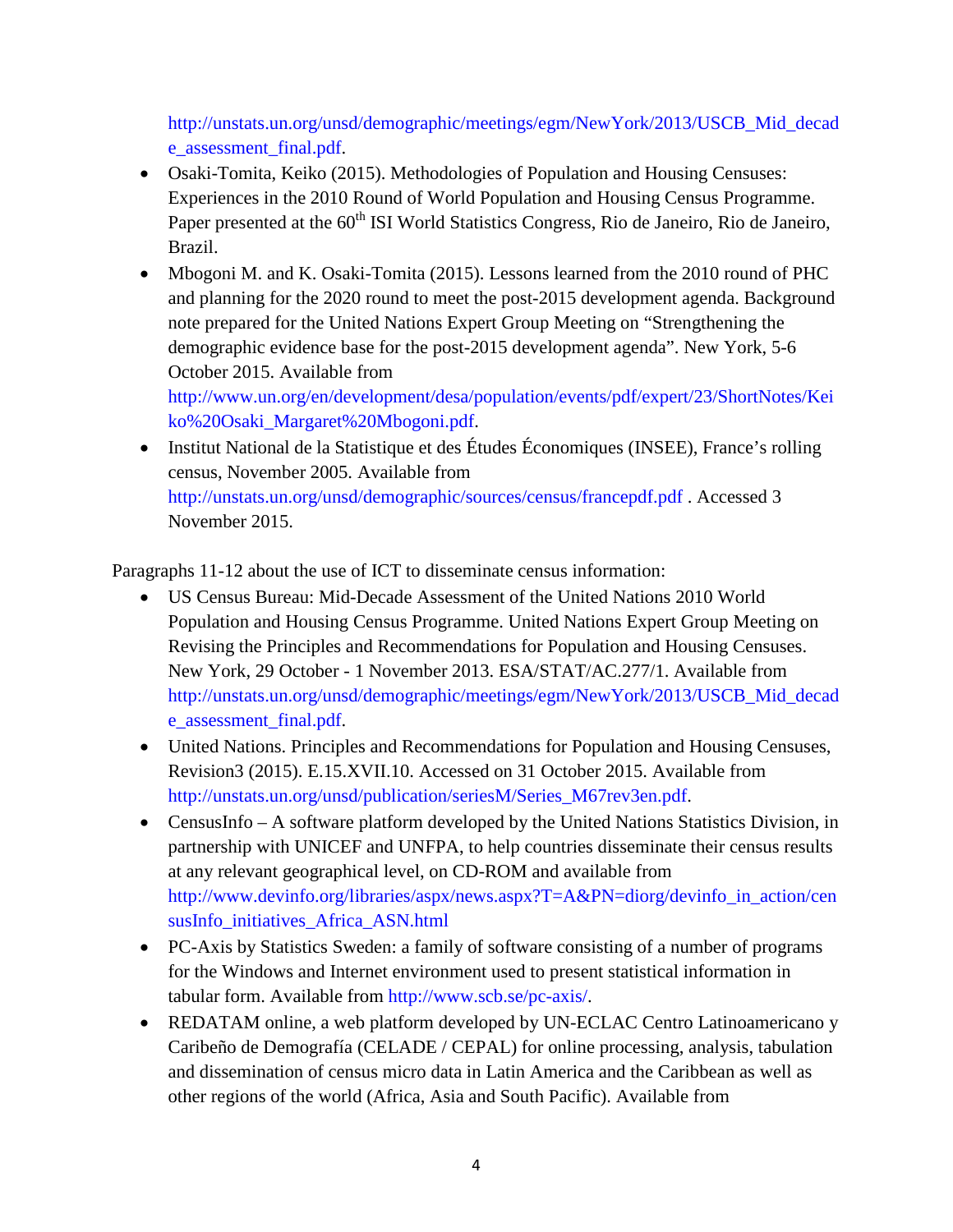[http://www.cepal.org/cgi-](http://www.cepal.org/cgi-bin/getprod.asp?xml=/redatam/noticias/paginas/8/14188/P14188.xml&xsl=/redatam/tpl/p18f.xsl&base=/redatam/tpl-i/top-bottom.xsl)

[bin/getprod.asp?xml=/redatam/noticias/paginas/8/14188/P14188.xml&xsl=/redatam/tpl/p](http://www.cepal.org/cgi-bin/getprod.asp?xml=/redatam/noticias/paginas/8/14188/P14188.xml&xsl=/redatam/tpl/p18f.xsl&base=/redatam/tpl-i/top-bottom.xsl) [18f.xsl&base=/redatam/tpl-i/top-bottom.xsl.](http://www.cepal.org/cgi-bin/getprod.asp?xml=/redatam/noticias/paginas/8/14188/P14188.xml&xsl=/redatam/tpl/p18f.xsl&base=/redatam/tpl-i/top-bottom.xsl) Accessed on 3 November 2015.

• IPUMS-International Online Data Analysis System by the Minnesota Population Center of the University of Minnesota. Available from [https://international.ipums.org/international/sda.shtml.](https://international.ipums.org/international/sda.shtml)

## **B. Population Registers (para 15-20)**

Paragraphs 16-17 about population registers in Europe and Asia:

- Michel Poulain and Anne Herm, "Central population registers as a source of demographic statistics in Europe", Population-E, 2013, vol. 68, No. 2, pp. 183-212 [http://www.cairn-int.info/article-E\\_POPU\\_1302\\_0215--central-population-registers-as-a](http://www.cairn-int.info/article-E_POPU_1302_0215--central-population-registers-as-a-source.htm)[source.htm](http://www.cairn-int.info/article-E_POPU_1302_0215--central-population-registers-as-a-source.htm)
- Data on registers in Asia obtained from the Register Catalog in the Internal Migration around the Globe (IMAGE) website. Available from [https://www.gpem.uq.edu.au/qcpr](https://www.gpem.uq.edu.au/qcpr-image)[image.](https://www.gpem.uq.edu.au/qcpr-image) Accessed 20 November 2015.

Paragraph 19 about India's new registration system:

• Chandramouli, C., "Future of the population census in India", paper presented at the United Nations Expert Group Meeting on Strengthening the Demographic Evidence Base for the Post-2015 Development Agenda held in New York from 5 to 6 October 2015. Available from

[http://www.un.org/en/development/desa/population/events/pdf/expert/23/ShortNotes/C.C](http://www.un.org/en/development/desa/population/events/pdf/expert/23/ShortNotes/C.Chandramouli.pdf) [handramouli.pdf.](http://www.un.org/en/development/desa/population/events/pdf/expert/23/ShortNotes/C.Chandramouli.pdf)

## **C. Civil registration and vital statistics (para 21-30)**

Paragraph 22 about Coverage of births and deaths and Availability of data on causes of death:

- United Nations Statistics Division, "Coverage of birth and death registration", Available from [http://unstats.un.org/unsd/demographic/CRVS/CR\\_coverage.htm.](http://unstats.un.org/unsd/demographic/CRVS/CR_coverage.htm) Accessed on 11 December 2015.
- United Nations Statistics Division, "Demographic evidence from civil registration and vital statistics systems", paper presented at the United Nations Expert Group Meeting on Strengthening the Demographic Evidence Base for the Post-2015 Development Agenda held in New York from 5 to 6 October 2015. Available from [http://www.un.org/en/development/desa/population/events/pdf/expert/23/ShortNotes/Adr](http://www.un.org/en/development/desa/population/events/pdf/expert/23/ShortNotes/Adriana%20Skenderi.pdf) [iana%20Skenderi.pdf.](http://www.un.org/en/development/desa/population/events/pdf/expert/23/ShortNotes/Adriana%20Skenderi.pdf)
- Jha, P. (2014). Reliable direct measurement of causes of death in low- and middleincome countries. BMC Medicine, 12(1), 1-10. doi:10.1186/1741-7015-12-19. [http://bmcmedicine.biomedcentral.com/articles/10.1186/1741-7015-12-19.](http://bmcmedicine.biomedcentral.com/articles/10.1186/1741-7015-12-19)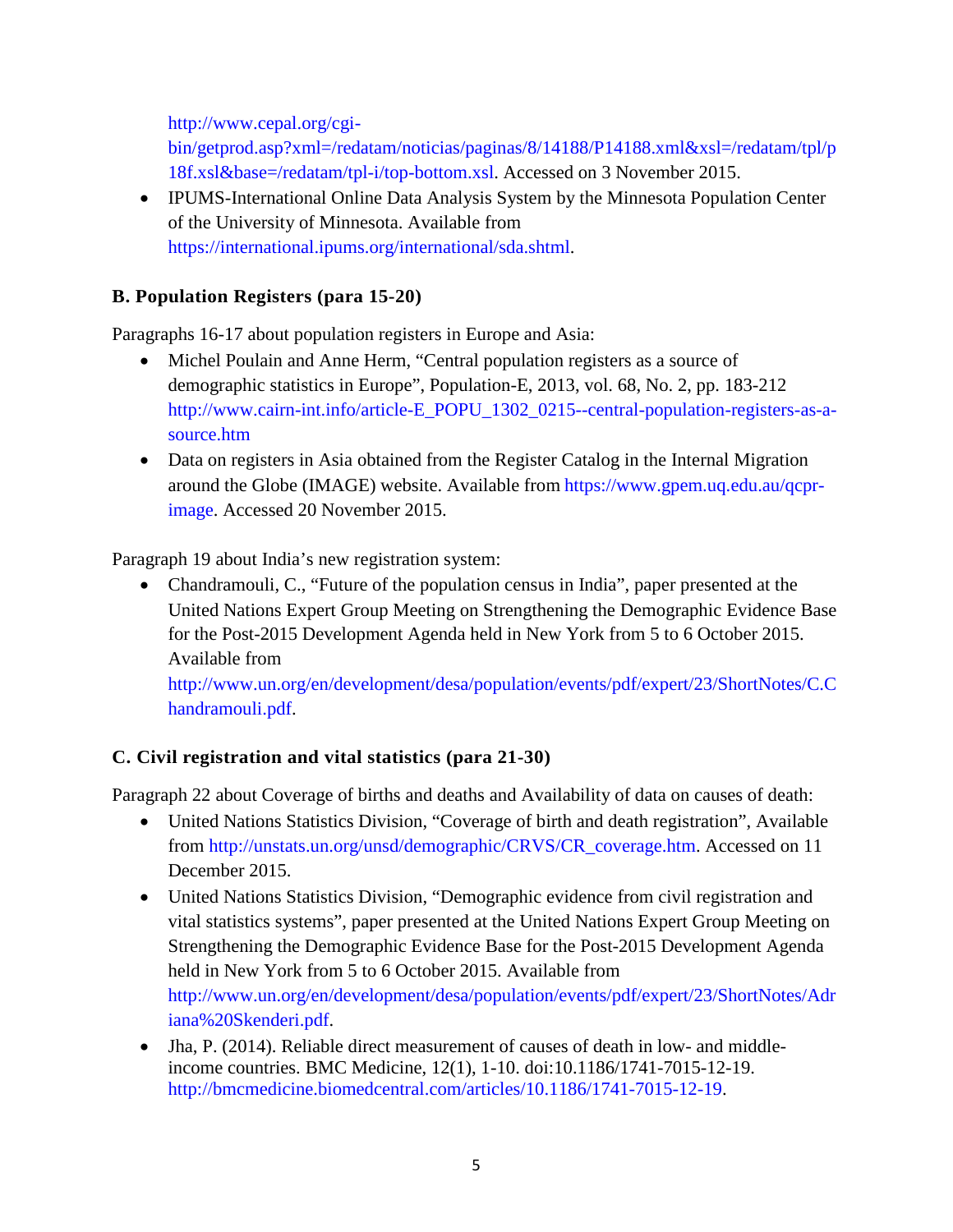Paragraph 23 about birth registration and legal identity:

- UNICEF Child Info webpage on birth registration: Statistical table. Available from [http://www.childinfo.org/birth\\_registration\\_tables.php.](http://www.childinfo.org/birth_registration_tables.php)
- UNICEF, Every Child's Birth Right: Inequities and trends in birth registration, 2013. Available from [http://www.childinfo.org/birth\\_registration.html.](http://www.childinfo.org/birth_registration.html)
- UNICEF, A Passport to Protection: A guide to birth registration programming, 2013. Available from

[http://www.unicef.org/protection/files/UNICEF\\_Birth\\_Registration\\_Handbook.pdf.](http://www.unicef.org/protection/files/UNICEF_Birth_Registration_Handbook.pdf)

• World Bank; World Health Organization. 2014. Global Civil Registration and Vital Statistics: Scaling-up Investment Plan 2014-2025, 2014. Washington, DC : World Bank Group. Available from

[http://www.worldbank.org/content/dam/Worldbank/document/HDN/Health/CRVSScalin](http://www.worldbank.org/content/dam/Worldbank/document/HDN/Health/CRVSScaling-upoverview5-28-14web.pdf) [g-upoverview5-28-14web.pdf.](http://www.worldbank.org/content/dam/Worldbank/document/HDN/Health/CRVSScaling-upoverview5-28-14web.pdf) Accessed 19 November 2015.

Paragraphs 24-26 about strengthening of CRVS and financing:

- Commission on Information and Accountability for Women's and Children's Health, Keeping Promises, Measuring Results: Final Report. Available from [http://www.who.int/topics/millennium\\_development\\_goals/accountability\\_commission/C](http://www.who.int/topics/millennium_development_goals/accountability_commission/Commission_Report_advance_copy.pdf) [ommission\\_Report\\_advance\\_copy.pdf.](http://www.who.int/topics/millennium_development_goals/accountability_commission/Commission_Report_advance_copy.pdf) Accessed 18 November 2015.
- World Bank, Global Civil Registration and Vital Statistics: Scaling–up Investment Plan 2014-2025, 2014. Available from [http://www.worldbank.org/content/dam/Worldbank/document/HDN/Health/CRVSScalin](http://www.worldbank.org/content/dam/Worldbank/document/HDN/Health/CRVSScaling-upoverview5-28-14web.pdf) [g-upoverview5-28-14web.pdf.](http://www.worldbank.org/content/dam/Worldbank/document/HDN/Health/CRVSScaling-upoverview5-28-14web.pdf) Accessed 19 November 2015.
- "Canada's ongoing leadership to improve the health of mothers, newborns and children (2015-2020)". Available from [http://mnch.international.gc.ca/en/topics/leadership](http://mnch.international.gc.ca/en/topics/leadership-ongoing.html)[ongoing.html.](http://mnch.international.gc.ca/en/topics/leadership-ongoing.html) Accessed on 19 November 2015.
- "Bloomberg Philanthropies launches \$100 million data for health program in developing countries", 23 March 2015. Available from [http://www.bloomberg.org/press/releases/bloomberg-philanthropies-launches-100](http://www.bloomberg.org/press/releases/bloomberg-philanthropies-launches-100-million-data-health-program-developing-countries/) [million-data-health-program-developing-countries/.](http://www.bloomberg.org/press/releases/bloomberg-philanthropies-launches-100-million-data-health-program-developing-countries/) Accessed on 19 November 2015.
- "Global Financing Facility in support of every woman, every child". Available from [http://rbfhealth.org/resource/global-financing-facility-support-every-woman-every-child.](http://rbfhealth.org/resource/global-financing-facility-support-every-woman-every-child) Accessed on 19 November 2015.

Paragraph 27 about CRVS regional and global initiatives:

• United Nations, Principles and Recommendations for a Vital Statistics System, Statistical Papers, Series M, No. 19, Rev.3. Available from [http://unstats.un.org/unsd/demographic/standmeth/principles/M19Rev3en.pdf.](http://unstats.un.org/unsd/demographic/standmeth/principles/M19Rev3en.pdf)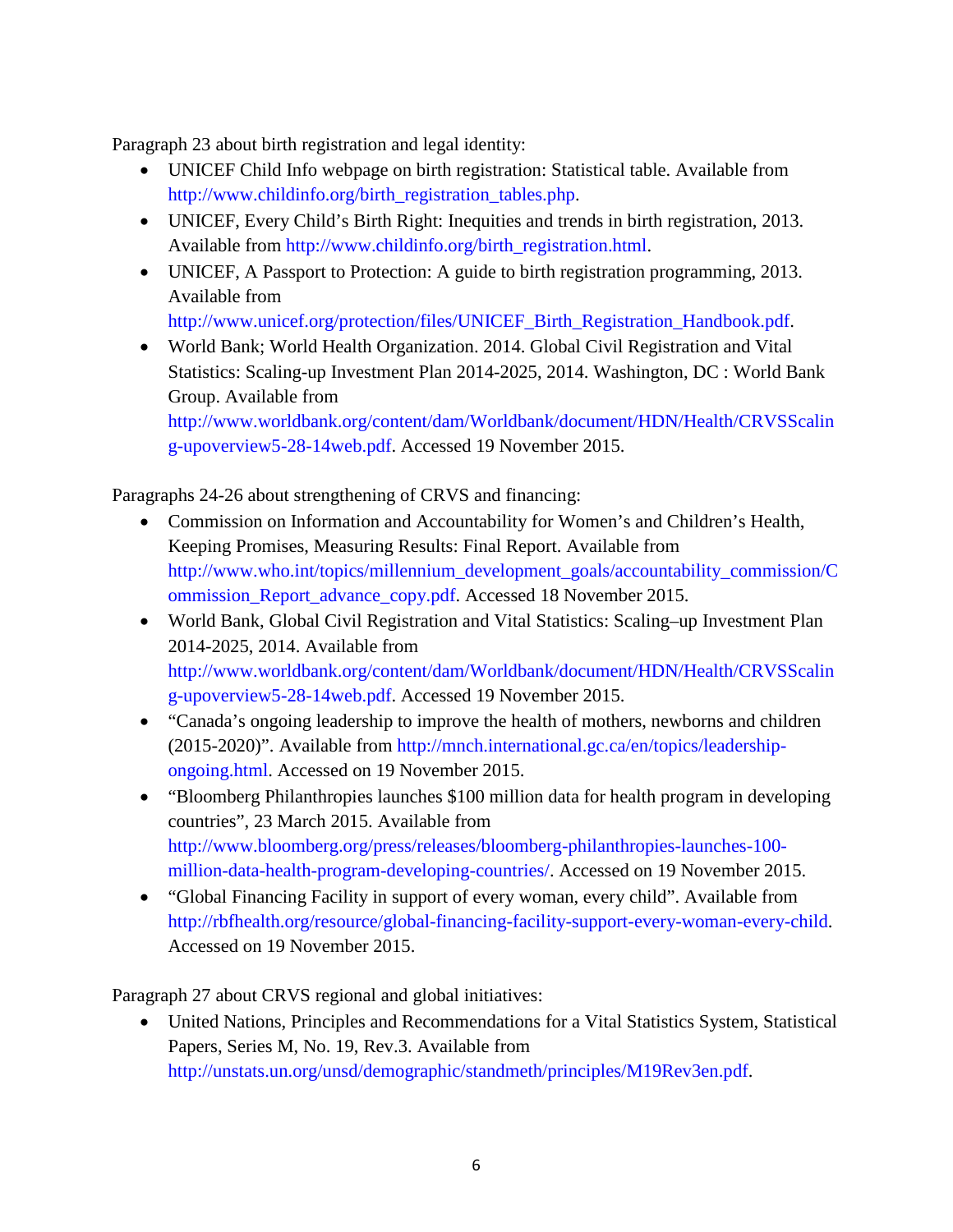- United Nations, 2015. Report of the Secretary-General on Civil registration and vital statistics. Available from [http://unstats.un.org/unsd/statcom/doc15/2015-22-CRVS-E.pdf.](http://unstats.un.org/unsd/statcom/doc15/2015-22-CRVS-E.pdf)
- UNESCAP. "Get everyone in the picture" web portal on Civil Registration and Vital Statistics in Asia and the Pacific. Available from [http://www.getinthepicture.org/.](http://www.getinthepicture.org/)
- Brisbane Accord Group (BAG) and the Pacific Vital Statistics Action Plan (PVSAP). Available from [http://www.pacific-crvs.org/.](http://www.pacific-crvs.org/)
- UNECA. Africa Programme on improvement of Civil Registration and Vital Statistics (APAI-CRVS). Available from<http://www.uneca.org/crvs> and African Centre for Statistics [\(http://www.uneca.org/acs\)](http://www.uneca.org/acs).
- Global Civil Registration and Vital Statistics Group. Available from [http://unstats.un.org/unsd/demographic/crvs/globalcrvs.html.](http://unstats.un.org/unsd/demographic/crvs/globalcrvs.html)
- UN Statistics Division: Civil Registration and Vital Statistics Knowledge Centre. Available from [http://unstats.un.org/unsd/demographic/CRVS/default.htm.](http://unstats.un.org/unsd/demographic/CRVS/default.htm)
- World Health Organization, Improving Mortality Statistics through Civil Registration and Vital Statistics Systems: Strategies for Country and Partner Support, 2014. Available from

[http://www.who.int/healthinfo/civil\\_registration/CRVS\\_MortalityStats\\_Guidance\\_Nov20](http://www.who.int/healthinfo/civil_registration/CRVS_MortalityStats_Guidance_Nov2014.pdf?ua=1) [14.pdf?ua=1.](http://www.who.int/healthinfo/civil_registration/CRVS_MortalityStats_Guidance_Nov2014.pdf?ua=1) Accessed on 21 November 2015.

- World Health Organization, WHO Application of ICD-10 for low-resource settings, initial cause of death collection. The Simple Mortality List (ICD-10-SMoL), 2014, WHO/HIS/HSI/2014.6. Available from [http://www.who.int/healthinfo/civil\\_registration/ICD\\_10\\_SMoL.pdf?ua=1.](http://www.who.int/healthinfo/civil_registration/ICD_10_SMoL.pdf?ua=1) Accessed on 20 November 2015.
- World Health Organization, Performing basic checks on cause-of-death data (CoEdit). Available from [http://www.who.int/healthinfo/civil\\_registration/en/.](http://www.who.int/healthinfo/civil_registration/en/) Accessed on 22 November 2015.
- World Health Organization, "Verbal autopsy standards: ascertaining and attributing causes of death". Available from [http://www.who.int/healthinfo/statistics/verbalautopsystandards/.](http://www.who.int/healthinfo/statistics/verbalautopsystandards/) Accessed on 21 November 2015.

Paragraph 28-30 about CRVS and health sector:

- Alan Lopez and Philip Setel (2015) "Better health intelligence: A new era for civil registration and vital statistics? *BMC Medicine*, vol. 13, No. 73, pp. 1-4**.** DOI: 10.1186/s12916-015-0333-4 <https://bmcmedicine.biomedcentral.com/articles/10.1186/s12916-015-0333-4>
- AbouZahr, C., D. de Savigny, L. Mikkelsen, P.W. Setel, R. Lozano, E. Nichols, F. Notzon and A.D. Lopez (2015). Civil registration and vital statistics: progress in the data revolution for counting and accountability. *The Lancet,* VOL. 5, No. 386, (10001), pp. 1373-85. doi: 10.1016/S0140-6736(15)60173-8. PubMed PMID: 25971224.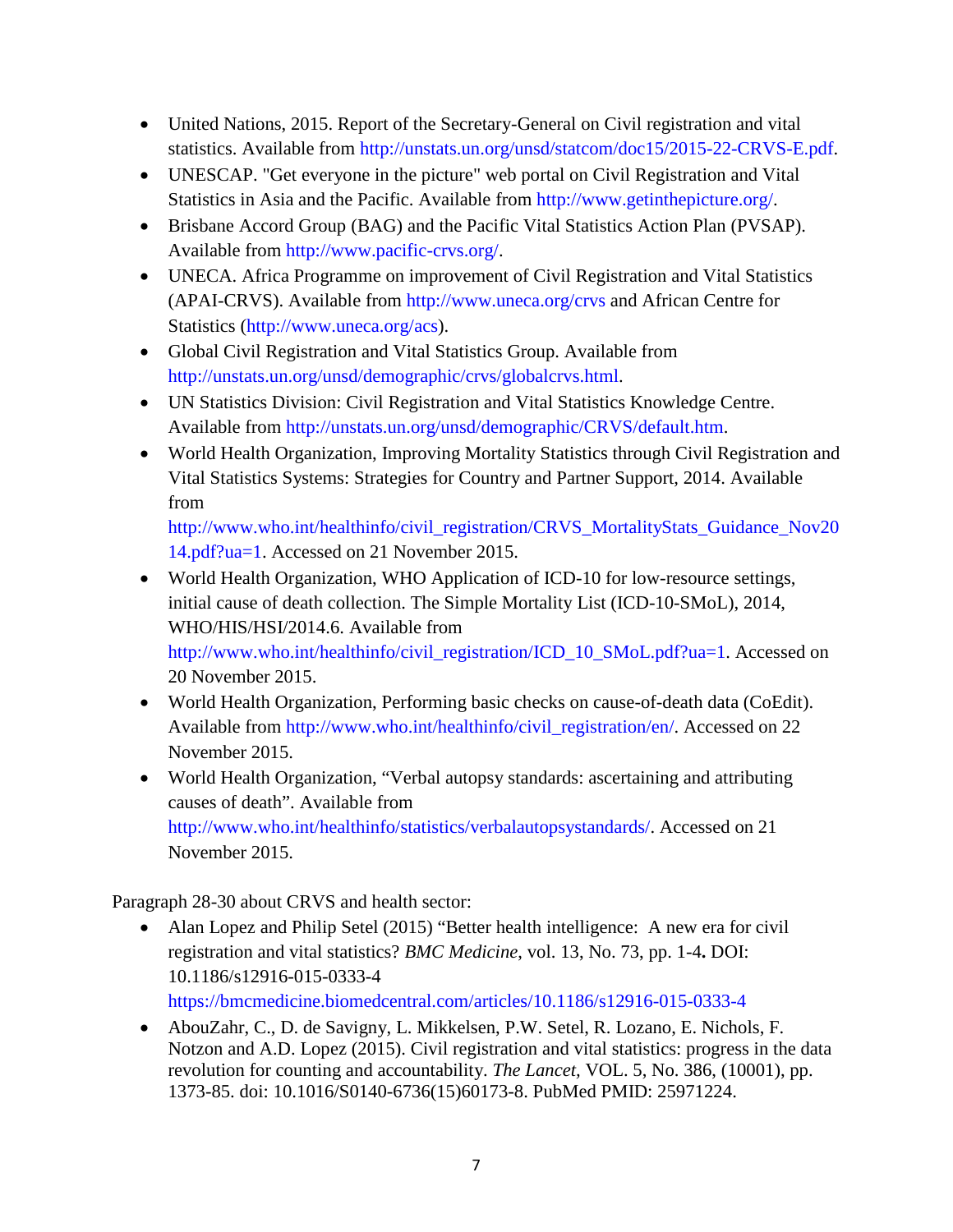- AbouZahr, C., D. de Savigny, L. Mikkelsen, P.W. Setel, R. Lozano and A.D. Lopez (2015). Towards universal civil registration and vital statistics systems: the time is now. *The Lancet*, vol. 386(10001):1407-18. doi: 10.1016/S0140-6736(15)60170-2.
- Mikkelsen, L., D.E. Phillips, C. AbouZahr, P.W. Setel, D. de Savigny, R. Lozano, A.D. Lopez (2015). A global assessment of civil registration and vital statistics systems: monitoring data quality and progress. *The Lancet*, vol. 386(10001), pp. 1395-406. doi: 10.1016/S0140-6736(15)60171-4. PubMed PMID: 25971218.
- AbouZahr, Carla (2015) "Health statistics and CRVS Demographic evidence from civil registration and vital statistics systems, health information systems and other administrative data sources, including insights provided by health and demographic surveillance sites: Health sector perspectives", paper presented at the United Nations Expert Group Meeting on Strengthening the Demographic Evidence Base for the Post-2015 Development Agenda held in New York from 5 to 6 October 2015. Available from [http://www.un.org/en/development/desa/population/events/pdf/expert/23/ShortNotes/Carl](http://www.un.org/en/development/desa/population/events/pdf/expert/23/ShortNotes/Carla%20AbouZahr.pdf) [a%20AbouZahr.pdf.](http://www.un.org/en/development/desa/population/events/pdf/expert/23/ShortNotes/Carla%20AbouZahr.pdf)

## **D. Household surveys (para 31-44)**

Paragraph 33 about sources of estimates of contraceptive prevalence:

• United Nations, Department of Economic and Social Affairs, Population Division, "World Contraceptive Use 2015" (POP/DB/CP/Rev2015). Available from [http://www.un.org/en/development/desa/population/publications/dataset/contraception/w](http://www.un.org/en/development/desa/population/publications/dataset/contraception/wcu2015.shtml) [cu2015.shtml.](http://www.un.org/en/development/desa/population/publications/dataset/contraception/wcu2015.shtml)

Paragraph 34 about the list of countries that participated in the World Fertility Survey (WFS) programme:

- United Nations, Department of Economic and Social Affairs, Population Division (2016). Population Data Catalog: Inventory of censuses, surveys and other primary sources of demographic data by country or area. United Nations: New York.
- Princeton University, Office of Population Research (OPR) Data Archive. Available from [http://opr.princeton.edu/archive/wfs/.](http://opr.princeton.edu/archive/wfs/) Accessed 23 November 2015.

Paragraph 35 about the list of countries that conducted Contraceptive Prevalence Surveys (CPS):

• United Nations, Department of Economic and Social Affairs, Population Division (2016). Population Data Catalog: Inventory of censuses, surveys and other primary sources of demographic data by country or area. United Nations: New York.

Paragraph 37 about the Multiple-Indicator Cluster Surveys (MICS) programme:

- UNICEF: MICS Tools. Available from [http://mics.unicef.org/tools.](http://mics.unicef.org/tools) Accessed 12 November 2015.
- UNICEF-MICS. Monitoring the Situation of Children and Women for 20 Years. September 2015. Available from [http://54.92.12.252/files?job=W1siZiIsIjIwMTUvMDkvMTQvMTcvNTUvMzcvNTI2Lz](http://54.92.12.252/files?job=W1siZiIsIjIwMTUvMDkvMTQvMTcvNTUvMzcvNTI2LzIwMTUwOTEyX01JQ1MyMF9XRUIucGRmIl1d&sha=da0e0b8ac785c628) [IwMTUwOTEyX01JQ1MyMF9XRUIucGRmIl1d&sha=da0e0b8ac785c628.](http://54.92.12.252/files?job=W1siZiIsIjIwMTUvMDkvMTQvMTcvNTUvMzcvNTI2LzIwMTUwOTEyX01JQ1MyMF9XRUIucGRmIl1d&sha=da0e0b8ac785c628)
- Turgay Unalan, "UNICEF Multiple Indicator Cluster Survey Programme", Presentation at the United Nations Expert Group Meeting on Strengthening the Demographic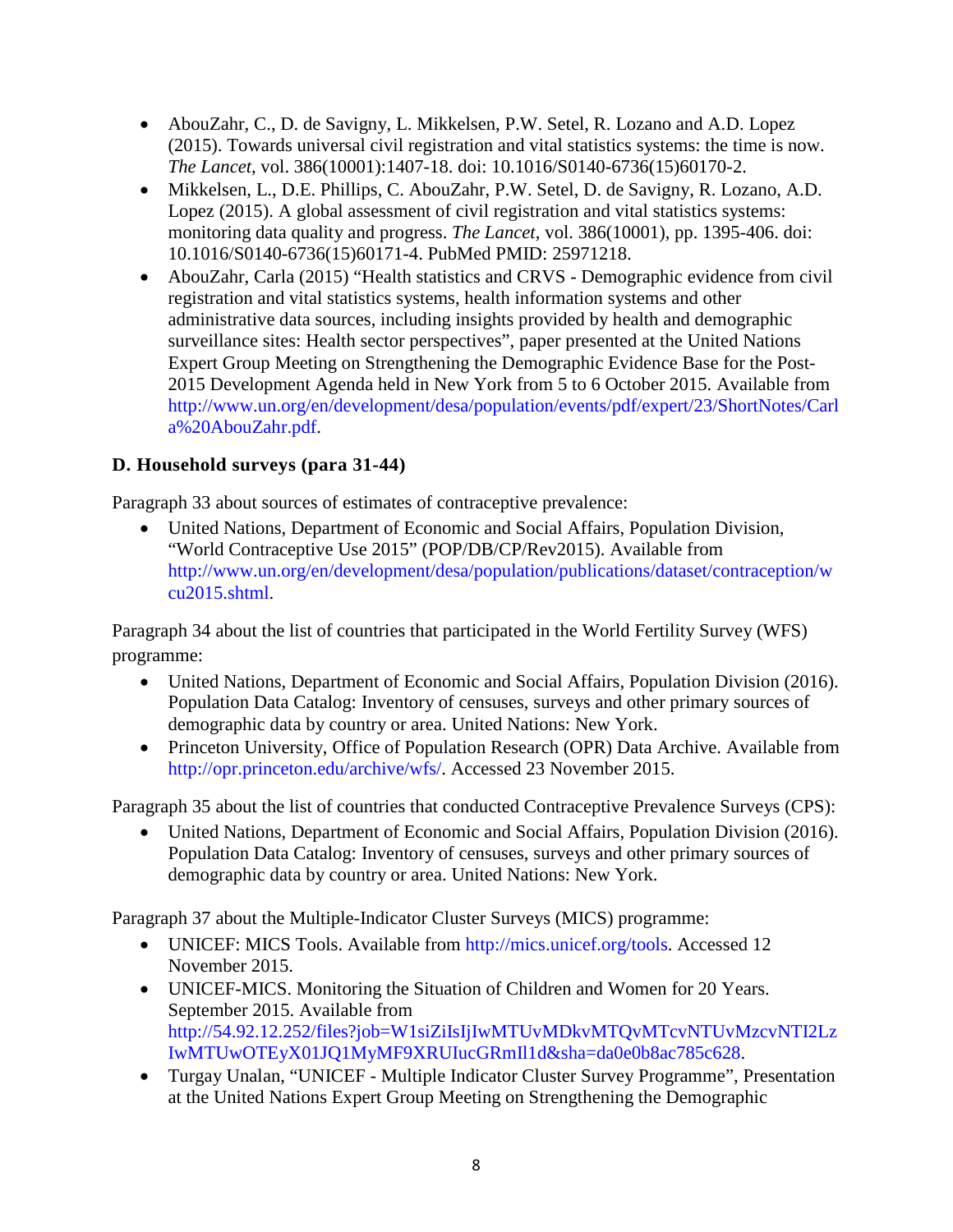Evidence Base for the Post-2015 Development Agenda held in New York from 5 to 6 October 2015. Available from

[http://www.un.org/en/development/desa/population/events/pdf/expert/23/Presentations/E](http://www.un.org/en/development/desa/population/events/pdf/expert/23/Presentations/EGM-S3-Unalan%20presentation.pdf) [GM-S3-Unalan%20presentation.pdf.](http://www.un.org/en/development/desa/population/events/pdf/expert/23/Presentations/EGM-S3-Unalan%20presentation.pdf)

• United Nations, Department of Economic and Social Affairs, Population Division (2016). Population Data Catalog: Inventory of censuses, surveys and other primary sources of demographic data by country or area. United Nations: New York.

Paragraph 38-39 about the Demographic and Health Survey (DHS) programme:

- The DHS Program (ICF International). Available from [http://www.dhsprogram.com/.](http://www.dhsprogram.com/)
- Sunita Kishor. "Strengthening the Demographic Data Base in the Post-2015 Era: Lessons from The DHS Program", Presentation at the United Nations Expert Group Meeting on Strengthening the Demographic Evidence Base for the Post-2015 Development Agenda held in New York from 5 to 6 October 2015. Available from [http://www.un.org/en/development/desa/population/events/pdf/expert/23/Presentations/E](http://www.un.org/en/development/desa/population/events/pdf/expert/23/Presentations/EGM-S3-Kishor%20presentation.pdf) [GM-S3-Kishor%20presentation.pdf.](http://www.un.org/en/development/desa/population/events/pdf/expert/23/Presentations/EGM-S3-Kishor%20presentation.pdf)
- Measure DHS Phase III Contract. Available from [http://www.pmi.gov/docs/default](http://www.pmi.gov/docs/default-source/default-document-library/contracts-agreements/measure-dhs-phase-iii-contract.pdf?sfvrsn=6)[source/default-document-library/contracts-agreements/measure-dhs-phase-iii](http://www.pmi.gov/docs/default-source/default-document-library/contracts-agreements/measure-dhs-phase-iii-contract.pdf?sfvrsn=6)[contract.pdf?sfvrsn=6](http://www.pmi.gov/docs/default-source/default-document-library/contracts-agreements/measure-dhs-phase-iii-contract.pdf?sfvrsn=6), p. 17. Accessed 14 December 2015.
- Short Fabic, M., Y. Choi and S. Bird (2012) A systematic review of Demographic and Health Surveys: data availability and utilization for research. *Bulletin of the World Health Organization,* vol. 90, No. 8, pp. 604-12. doi: 10.2471/BLT.11.095513. PubMed PMID: 22893744; PMCID: PMC3417790. [http://www.who.int/bulletin/volumes/90/8/11-](http://www.who.int/bulletin/volumes/90/8/11-095513/en/) [095513/en/](http://www.who.int/bulletin/volumes/90/8/11-095513/en/)
- Corsi, D.J., M. Neuman, J.E. Finlay, S. Subramanian (20112). Demographic and health surveys: a profile. International Journal of Epidemiology, vol. 41, No. 6, pp. 1602-13. doi: 10.1093/ije/dys184. PubMed PMID: 23148108. <http://ije.oxfordjournals.org/content/early/2012/11/11/ije.dys184.full>
- Vaessen, M.T. (2009). The Demographic and Health Surveys (DHS) Project: Past, Present and Future. Paper presented at the XXVI IUSSP International Population Conference; Marrakech, Morocco: XXVI IUSSP International Population Conference; 2009.<http://iussp2009.princeton.edu/papers/93520>
- United Nations, Department of Economic and Social Affairs, Population Division (2016). Population Data Catalog: Inventory of censuses, surveys and other primary sources of demographic data by country or area. United Nations: New York.

Paragraph 40 about the Performance Monitoring and Accountability 2020 (PMA2020) project:

- PMA2020 project. Available from [http://pma2020.org.](http://pma2020.org/)
- Tsui, Amy "Perspective on the performance monitoring and accountability 2020 (PMA) 2020) surveys", paper presented at the United Nations Expert Group Meeting on Strengthening the Demographic Evidence Base for the Post-2015 Development Agenda held in New York from 5 to 6 October 2015. Available from [http://www.un.org/en/development/desa/population/events/pdf/expert/23/ShortNotes/Am](http://www.un.org/en/development/desa/population/events/pdf/expert/23/ShortNotes/Amy%20Tsui.pdf) [y%20Tsui.pdf.](http://www.un.org/en/development/desa/population/events/pdf/expert/23/ShortNotes/Amy%20Tsui.pdf)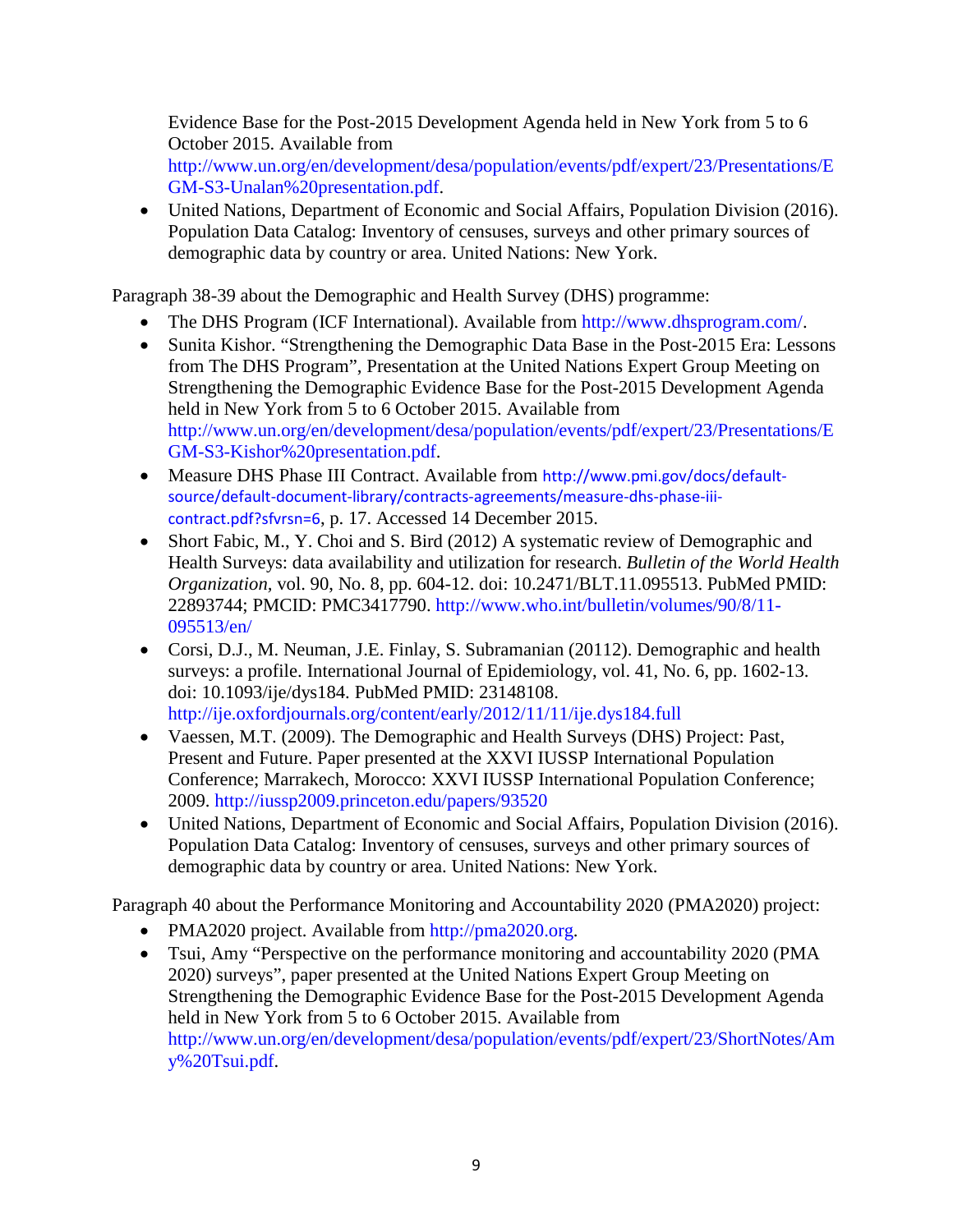Paragraph 41 about inventory of surveys:

- United Nations, Department of Economic and Social Affairs, Population Division (2016). Population Data Catalog: Inventory of censuses, surveys and other primary sources of demographic data by country or area. United Nations: New York.
- World Bank: IHSN Survey catalog. Available from [http://catalog.ihsn.org/index.php/catalog.](http://catalog.ihsn.org/index.php/catalog)
- Réseau Quetelet web portal for sources of demographic data. Available from [http://www.reseau-quetelet.cnrs.fr/spip/?lang=en.](http://www.reseau-quetelet.cnrs.fr/spip/?lang=en)
- World Bank: Living Standards Measurement Study (LSMS) surveys http://go.worldbank.org/IPLXWMCNJ0
- WHO: World Health Surveys <http://www.who.int/healthinfo/survey/en/> and <http://apps.who.int/healthinfo/systems/surveydata/index.php/catalog/whs/about>
- ILO: Labour force surveys. Available from [http://www.ilo.org/dyn/lfsurvey/lfsurvey.list?p\\_lang=en;](http://www.ilo.org/dyn/lfsurvey/lfsurvey.list?p_lang=en) and <http://www.ilo.org/dyn/lfsurvey/lfsurvey.home>

Paragraph 43 about longitudinal surveys:

• Axinn, William (2015) International Longitudinal Data Collection. Paper presented at the United Nations Expert Group Meeting on Strengthening the Demographic Evidence Base for the Post-2015 Development Agenda held in New York from 5 to 6 October 2015. Available from

[http://www.un.org/en/development/desa/population/events/pdf/expert/23/ShortNotes/Will](http://www.un.org/en/development/desa/population/events/pdf/expert/23/ShortNotes/William%20Axinn.pdf) [iam%20Axinn.pdf.](http://www.un.org/en/development/desa/population/events/pdf/expert/23/ShortNotes/William%20Axinn.pdf)

- Generations and Gender Programme (GGP) surveys. Available from [http://www.ggp](http://www.ggp-i.org/)[i.org/.](http://www.ggp-i.org/)
- WHO Study of Global Ageing and Adult Health (SAGE): Available from http:// [www.who.int/healthinfo/sage/en/](http://www.who.int/healthinfo/sage/en/) and Kowal, P., S. Chatterji, N. Naidoo, R. Biritwum, W. Fan, Ridaura R. Lopez, T. Maximova, P. Arokiasamy, N. Phaswana-Mafuya, S. Williams, J.J. Snodgrass, N. Minicuci, C. D'Este, K. Peltzer and J.T. Boerma (2012). Data Resource Profile: The World Health Organization Study on global ageing and adult health (SAGE). *International Journal of Epidemiology*, vol. 41, No. 6, pp. 1639-49. doi: 10.1093/ije/dys210. <http://ije.oxfordjournals.org/content/41/6/1639.abstract>
- Survey of Health, Ageing and Retirement in Europe (SHARE). Available from <http://www.share-project.org/> and Börsch-Supan, A., M. Brandt, C. Hunkler, T. Kneip, J. Korbmacher, F. Malter, B. Schaan, S. Stuck and S. Zuber. Data resource profile: The survey of health, ageing and retirement in Europe (SHARE). *International Journal of Epidemiology*, vol. 42, No. 4, pp. 992-1001. doi: 10.1093/ije/dyt088. <http://www.ncbi.nlm.nih.gov/pmc/articles/PMC3780997/>
- Kaiser, A. (2013). A review of longitudinal datasets on ageing. Journal of Population Ageing, vol. 6, Nos. 1-2, pp. 5-27.
- Latin American Migration Project (LAMP). Available from [http://lamp.opr.princeton.edu/.](http://lamp.opr.princeton.edu/)
- MAFE project. The Migrations between Africa and Europe Project. Available from <http://mafeproject.site.ined.fr/en/>
- Mexican Migration Project (MMP). Available from [http://mmp.opr.princeton.edu/.](http://mmp.opr.princeton.edu/)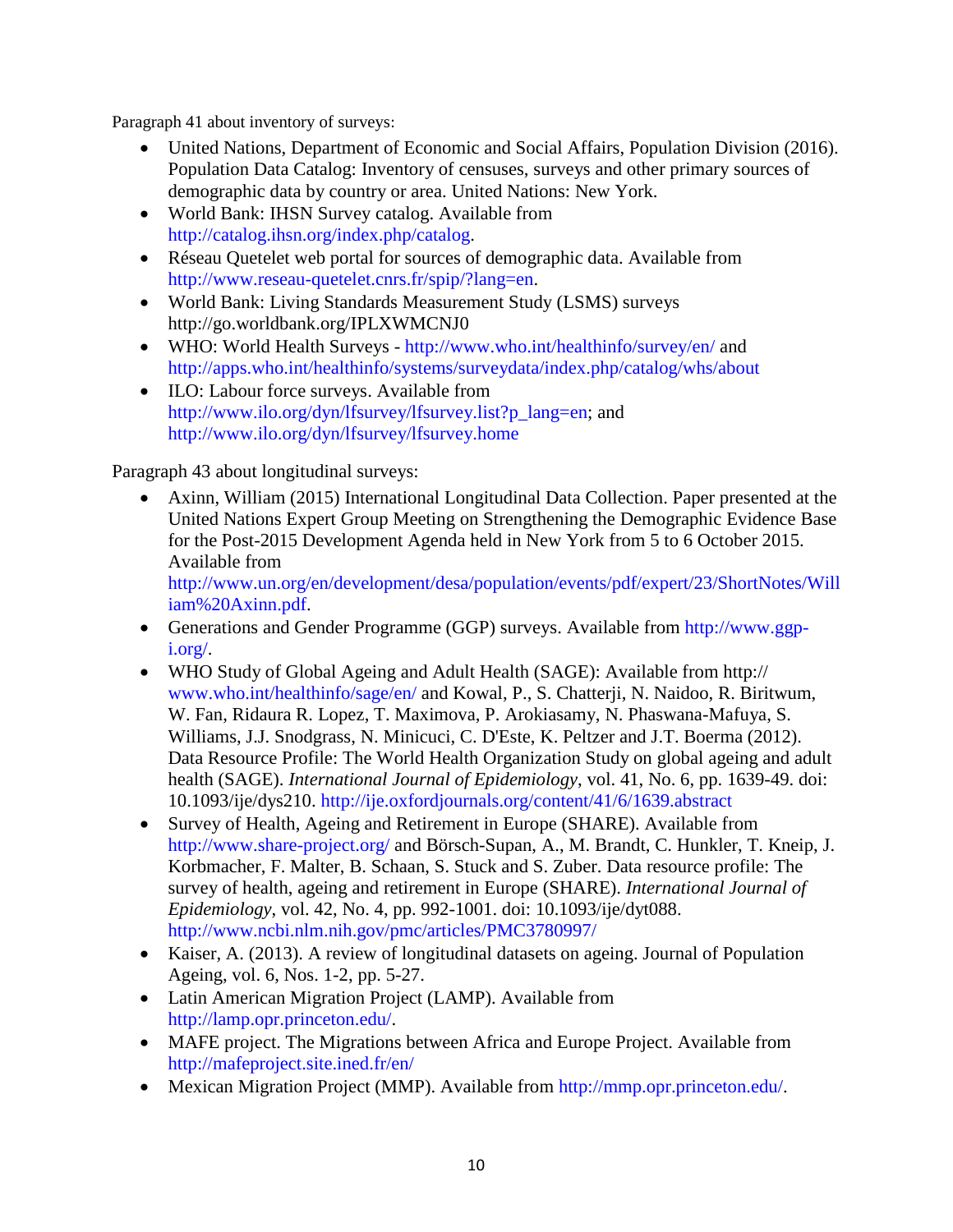- Bose, C.L., M. Bauserman, R.L. Goldenberg, S.S. Goudar, E.M. McClure, O. Pasha, W.A. Carlo, A. Garces, J.L. Moore and M. Miodovnik (2015). The Global Network Maternal Newborn Health Registry: A multi-national, community-based registry of pregnancy outcomes. Reproductive Health, vol. 5, No. 12 (Supp 2). Available from [http://www.ncbi.nlm.nih.gov/pmc/articles/PMC4464212/.](http://www.ncbi.nlm.nih.gov/pmc/articles/PMC4464212/)
- International Journal of Epidemiology: cohort profile series providing up-to-date details for more than 220 cohort studies across the world. Available from [http://ije.oxfordjournals.org/content/by/section/Cohort+Profiles.](http://ije.oxfordjournals.org/content/by/section/Cohort+Profiles)
- United Nations Statistical Office (1991). The Follow-up method in demographic sample surveys: An approach to measuring fertility, mortality and migration. Department of International Economic and Social Affairs Statistical Office, ed. New York: United Nations. Available from [http://unstats.un.org/unsd/publication/SeriesF/SeriesF\\_41E.pdf.](http://unstats.un.org/unsd/publication/SeriesF/SeriesF_41E.pdf)

Paragraph 44 about sampling for surveys on sub-population groups, including migrants:

- Bilsborrow, Richard E. (2015). Paper presented at the United Nations Expert Group Meeting on Strengthening the Demographic Evidence Base for the Post-2015 Development Agenda held in New York from 5 to 6 October 2015. Available from [http://www.un.org/en/development/desa/population/events/pdf/expert/23/ShortNotes/Ric](http://www.un.org/en/development/desa/population/events/pdf/expert/23/ShortNotes/Richard%20Bilsborrow.pdf) [hard%20Bilsborrow.pdf.](http://www.un.org/en/development/desa/population/events/pdf/expert/23/ShortNotes/Richard%20Bilsborrow.pdf)
- Bilsborrow R, Surveys of International Migration: Issues and Tips. Sixth Coordination Meeting on International Migration United Nations, New York; 2007. Available from [http://www.un.org/esa/population/meetings/sixthcoord2007/Bilsborrow\\_paper.pdf.](http://www.un.org/esa/population/meetings/sixthcoord2007/Bilsborrow_paper.pdf)
- Bilsborrow, Richard E., Hugo Graeme, Amarjit S. Oberai and Hania Zlotnik (1997). International Migration Statistics: Guidelines for Improving Data Collection Systems. Geneva: International Labour Office. Available from [http://www.un.org/esa/population/meetings/migworkshop/docs/ILO\\_1997\\_International\\_](http://www.un.org/esa/population/meetings/migworkshop/docs/ILO_1997_International_migration_statistics.pdf) migration statistics.pdf.
- Carletto, C., and A.de Brauw (2007). Measuring migration using household surveys. World Bank, 2007. Migration Operational Note No.2. Available from [http://siteresources.worldbank.org/INTMIGDEV/Resources/2838212-](http://siteresources.worldbank.org/INTMIGDEV/Resources/2838212-1237303771337/MigNote2_Carletto_de_Brauw_Measuring_Migration_Using_Household_Surveys.pdf) [1237303771337/MigNote2\\_Carletto\\_de\\_Brauw\\_Measuring\\_Migration\\_Using\\_Househol](http://siteresources.worldbank.org/INTMIGDEV/Resources/2838212-1237303771337/MigNote2_Carletto_de_Brauw_Measuring_Migration_Using_Household_Surveys.pdf) [d\\_Surveys.pdf.](http://siteresources.worldbank.org/INTMIGDEV/Resources/2838212-1237303771337/MigNote2_Carletto_de_Brauw_Measuring_Migration_Using_Household_Surveys.pdf)
- EUROSTATs Household International Migration Survey (MEDSTAT). Available from <http://ec.europa.eu/eurostat/web/european-neighbourhood-policy/enp-south/med-hims> and [http://unstats.un.org/unsd/accsub/2011docs-18th/SA-2011-24-HIMS-Eurostat.pdf.](http://unstats.un.org/unsd/accsub/2011docs-18th/SA-2011-24-HIMS-Eurostat.pdf)
- Groenewold, George and Richard E. Bilsborrow. Design of Samples for International Migration Surveys: Methodological Considerations and Lessons Learned from a Multi-Country Study in Africa and Europe. pp. 293-312 In *International Migration in Europe: Current Trends and Issues*, C. Bonifazi and M. Okolski, eds. Rome: Universite di Roma and Amsterdam University Press. Available from [http://www.oapen.org/download?type=document&docid=340088.](http://www.oapen.org/download?type=document&docid=340088)
- United Nations (2005). Household Surveys in Developing and Transition Countries, Studies in methods. Series F, New York, NY: United Nations. Available from [http://unstats.un.org/unsd/publication/seriesf/seriesf\\_96e.pdf.](http://unstats.un.org/unsd/publication/seriesf/seriesf_96e.pdf)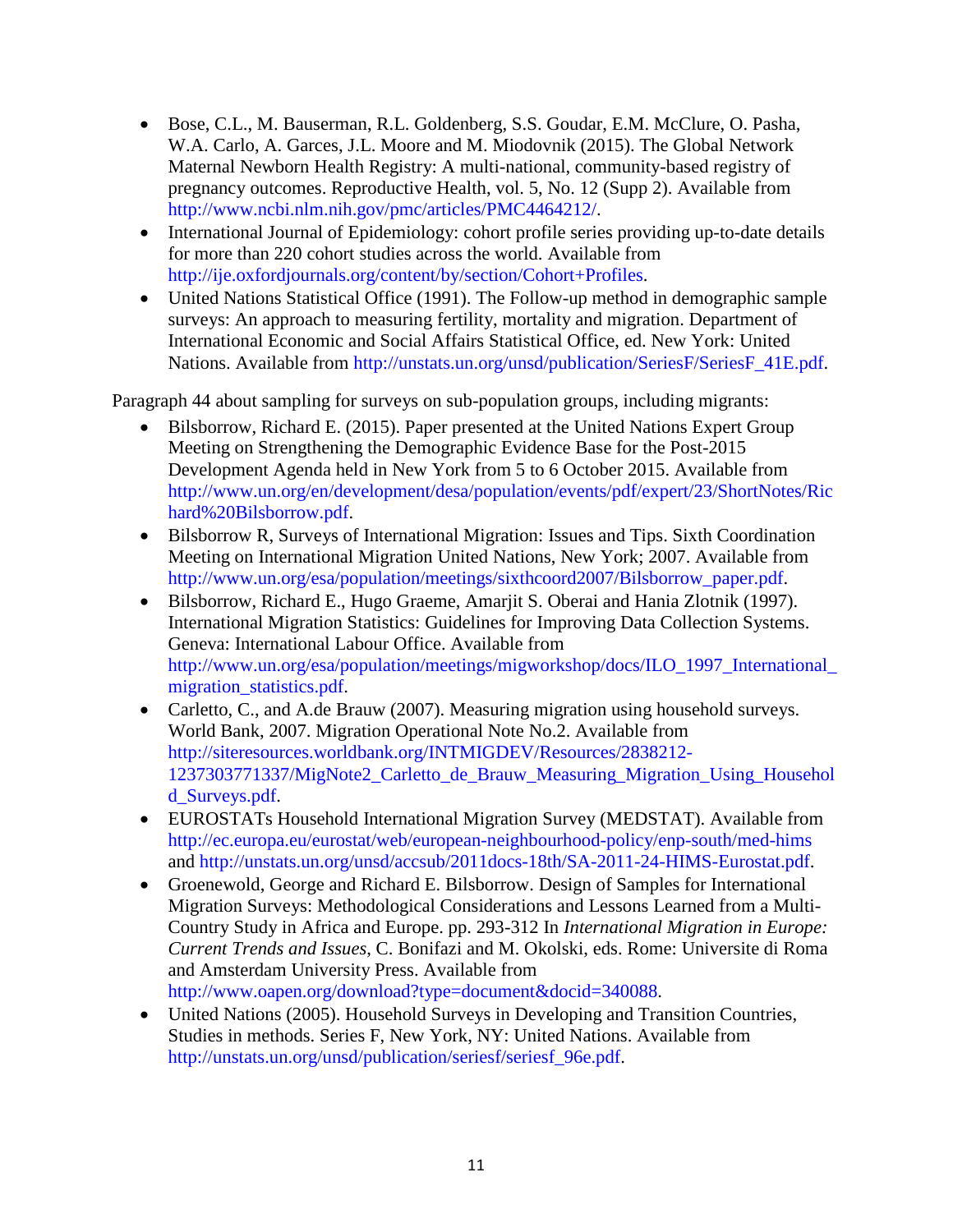- United Nations (2008). Designing Household Survey Samples: Practical Guidelines, Studies in methods, New York, NY: United Nations. Available from [http://unstats.un.org/unsd/demographic/sources/surveys/Series\\_F98en.pdf.](http://unstats.un.org/unsd/demographic/sources/surveys/Series_F98en.pdf)
- National Household Survey Capability Programme (NHSCP): Sampling Rare and Elusive Populations (INT-92-P80-16E), New York: United Nations Department of Technical Co-operation for Development and Statistical Office, 1993. 160 p. Available from [http://unstats.un.org/unsd/publication/unint/UNFPA\\_UN\\_INT\\_92\\_P80\\_16E.pdf](http://unstats.un.org/unsd/publication/unint/UNFPA_UN_INT_92_P80_16E.pdf)

## **E. Health and Demographic Surveillance Systems (para 45-47)**

- Clark, Samuel J. (2015) Health and Demographic Surveillance Systems and the Post-2015 Agenda. Paper presented at the United Nations Expert Group Meeting on Strengthening the Demographic Evidence Base for the Post-2015 Development Agenda held in New York from 5 to 6 October 2015. Available from [http://www.un.org/en/development/desa/population/events/pdf/expert/23/ShortNotes/Sam](http://www.un.org/en/development/desa/population/events/pdf/expert/23/ShortNotes/Samuel%20J.%20Clark.pdf) [uel%20J.%20Clark.pdf.](http://www.un.org/en/development/desa/population/events/pdf/expert/23/ShortNotes/Samuel%20J.%20Clark.pdf)
- ALPHA Network, [http://alpha.lshtm.ac.uk.](http://alpha.lshtm.ac.uk/) Accessed 12 November 2015.
- INDEPTH Network. Available from [http://www.indepth-network.org.](http://www.indepth-network.org/) Accessed 12 November 2015.
- International Journal of Epidemiology: Health & Demographic Surveillance System Profile series. Available from [http://ije.oxfordjournals.org/search?fulltext=HDSS+or+Health+and+Demographic+Surve](http://ije.oxfordjournals.org/search?fulltext=HDSS+or+Health+and+Demographic+Surveillance+System+profile&submit=yes&x=0&y=0) [illance+System+profile&submit=yes&x=0&y=0.](http://ije.oxfordjournals.org/search?fulltext=HDSS+or+Health+and+Demographic+Surveillance+System+profile&submit=yes&x=0&y=0)

## **III. Compilation, harmonization and dissemination (para 48-54)**

Paragraph 49 about United Nations initiatives:

- Demographic Yearbook. Available from [http://unstats.un.org/unsd/demographic/products/dyb/dyb2.htm.](http://unstats.un.org/unsd/demographic/products/dyb/dyb2.htm) Accessed on 11 November 2015; and UNSD questionnaires of the Demographic Yearbook. Available from [http://unstats.un.org/unsd/pubs /questionnaire\\_list.htm.](http://unstats.un.org/unsd/pubs%20/questionnaire_list.htm)
- World Census Programme website. Available from [http://unstats.un.org/unsd/demographic/sources/census/.](http://unstats.un.org/unsd/demographic/sources/census/)
- UN Census Knowledge Database. Available from [http://unstats.un.org/unsd/censuskb20/Knowledgebase.aspx.](http://unstats.un.org/unsd/censuskb20/Knowledgebase.aspx)
- Improvement of Civil Registration and Vital Statistics: UN Knowledge Center and methodological guidelines. Available from [http://unstats.un.org/unsd/demographic/CRVS/default.htm.](http://unstats.un.org/unsd/demographic/CRVS/default.htm)
- UN-ECLAC Centro Latinoamericano y Caribeño de Demografía (CELADE / CEPAL) Available from [http://www.cepal.org/en/topics/population-and-housing-censuses;](http://www.cepal.org/en/topics/population-and-housing-censuses) and-REDATAM at [http://www.redatam.org/redatam/index.en.html.](http://www.redatam.org/redatam/index.en.html) Accessed 3 November 2015.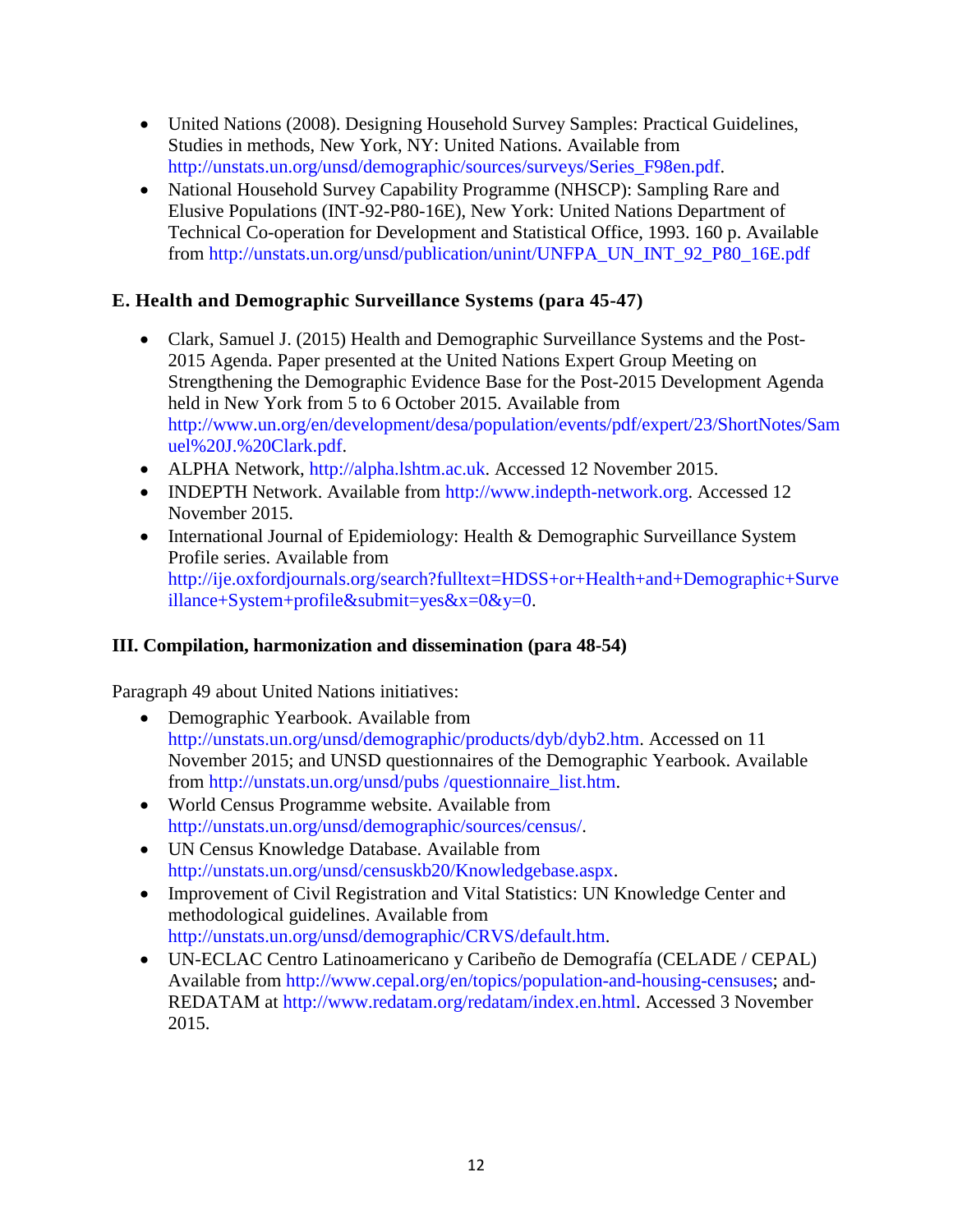Paragraphs 50-51 about Paris 21 and the International Household Survey Network:

- Partnership in Statistics for Development in the 21st Century (PARIS21). Available from [http://www.paris21.org/.](http://www.paris21.org/)
- Accelerated Data Program. Available from [http://adp.ihsn.org/.](http://adp.ihsn.org/) Accessed on 21 November 2015.
- International Household Survey Network. Available from [http://www.ihsn.org.](http://www.ihsn.org/) Accessed on 22 November 2015.
- IHSN Survey catalog. Available from [http://catalog.ihsn.org/index.php/catalog.](http://catalog.ihsn.org/index.php/catalog)
- IHSN Gender Data Navigator (Beta version): searchable inventory of gender-related questions found in survey and census questionnaires from low- and middle-income countries. Available from [http://www.ihsn.org/home/gender-data-navigator.](http://www.ihsn.org/home/gender-data-navigator)
- IHSN DDI Metadata Editor (Nesstar Publisher 4.0.9), a feature-rich editor for the preparation of metadata and data for publishing in an online catalog, such as the IHSNdeveloped National Data Archive (NADA). The metadata produced by the Editor is compliant with the Data Documentation Initiative (DDI) 2.n and the Dublin Core XML metadata standards. <http://www.ihsn.org/home/software/ddi-metadata-editor>
- Microdata Cataloging Tool (NADA), a web-based cataloging system that serves as a portal for researchers to browse, search, compare, apply for access, and download relevant census or survey information. Available from [http://www.ihsn.org/home/software/nada.](http://www.ihsn.org/home/software/nada)
- Statistical Disclosure Control (SDCMicro), a free, R-based open-source package for the generation of protected microdata for researchers and public use. Available from [http://www.ihsn.org/home/software/disclosure-control-toolbox.](http://www.ihsn.org/home/software/disclosure-control-toolbox)
- IHSN generation of synthetic populations [\(http://www.ihsn.org/home/projects/synthetic](http://www.ihsn.org/home/projects/synthetic-populations)[populations\)](http://www.ihsn.org/home/projects/synthetic-populations) and simPop : An Open Source R Package for Generating Synthetic Populations [\(http://cran.r-project.org/web/packages/simPop/\)](http://cran.r-project.org/web/packages/simPop/)

Paragraph 53 about the Global Health Data Exchange (GHDx):

• Institute for Health Metrics Evaluation (IHME), University of Washington: Global Health Data Exchange (GHDx). Available from [http://ghdx.healthdata.org/.](http://ghdx.healthdata.org/) Accessed on 25 November 2015.

Paragraph 54 about the Integrated Public Use Microdata Series International:

- Ruggles, Steven and Matthew Sobek (2015). A Note on Data Challenges for the Development Agenda: Observations from IPUMS, paper presented at the United Nations Expert Group Meeting on Strengthening the Demographic Evidence Base for the Post-2015 Development Agenda held in New York from 5 to 6 October 2015. Available from [http://www.un.org/en/development/desa/population/events/pdf/expert/23/ShortNotes/Stev](http://www.un.org/en/development/desa/population/events/pdf/expert/23/ShortNotes/Steven%20Ruggles%20and%20Matthew%20Sobek.pdf) [en%20Ruggles%20and%20Matthew%20Sobek.pdf.](http://www.un.org/en/development/desa/population/events/pdf/expert/23/ShortNotes/Steven%20Ruggles%20and%20Matthew%20Sobek.pdf)
- IPUMS International: Harmonized data for 1960 forward, covering 560 million people in 258 censuses from around the world. Available from [http://international.ipums.org/international/about.shtml,](http://international.ipums.org/international/about.shtml) accessed on 23 November 2015.
- Ruggles S. (2014). Big Microdata for Population Research. *Demography*, vol. 51, No. 1, pp. 287-97. doi: 10.1007/s13524-013-0240-2. PubMed PMID: WOS:000330990200015; PMCID: PMC3949202. <http://www.ncbi.nlm.nih.gov/pubmed/24014182>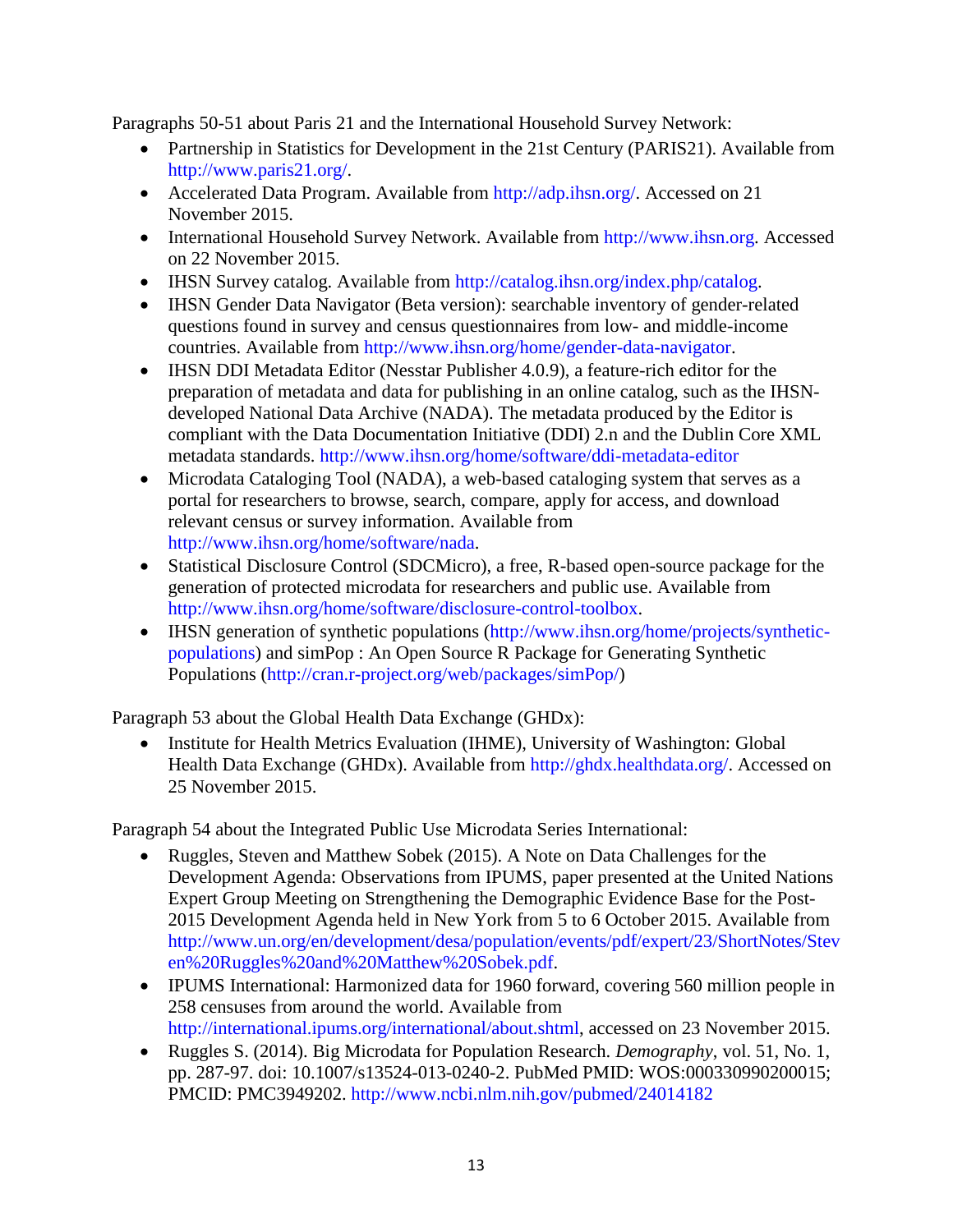- Integrated Demographic and Health Series (iDHS): Demographic and Health Surveys integrated for analysis across time and space, 1980s forward. Available from [https://www.idhsdata.org/idhs/.](https://www.idhsdata.org/idhs/)
- North Atlantic Population Project: Complete-count data from 1800s censuses of Canada, Great Britain, Germany, Iceland, Norway, Sweden and the U.S. Available from [http://www.nappdata.org/.](http://www.nappdata.org/)
- Sobek, M., L. Cleveland, S. Flood, Hall P. Kelly, M.L. King, S. Ruggles and M. Schroeder (2011). Big data: Large-scale historical infrastructure from the Minnesota Population Center. *Historical Methods*, vol. 44, No. 2, pp. 61-8. doi: 10.1080/01615440.2011.564572. PMCID: PMC3176592. <http://www.ncbi.nlm.nih.gov/pubmed/21949459>

## **IV. Consistent and reliable estimates (para 55-60)**

Paragraphs 55-57 about the United Nations Population Division empirical data and estimates:

- United Nations Population Division web site. Available from [http://www.un.org/en/development/desa/population/.](http://www.un.org/en/development/desa/population/)
- World Population Prospects. Available from [http://esa.un.org/unpd/wpp/.](http://esa.un.org/unpd/wpp/) Accessed 25 November 2015.
- World Urbanization Prospects. Available from [http://esa.un.org/unpd/wup/DataQuery/.](http://esa.un.org/unpd/wup/DataQuery/) Accessed on 25 November 2015.
- Urban and Rural Population by Age and Sex. Available from [http://www.un.org/en/development/desa/population/publications/dataset/urban/urbanAnd](http://www.un.org/en/development/desa/population/publications/dataset/urban/urbanAndRuralPopulationByAgeAndSex.shtml) [RuralPopulationByAgeAndSex.shtml.](http://www.un.org/en/development/desa/population/publications/dataset/urban/urbanAndRuralPopulationByAgeAndSex.shtml) Accessed on 25 November 2015.
- International Migration Stock. Available from [http://www.un.org/en/development/desa/population/migration/data/index.shtml.](http://www.un.org/en/development/desa/population/migration/data/index.shtml) Accessed on 25 November 2015.
- International migration flows to and from selected countries. Available from [http://www.un.org/en/development/desa/population/migration/data/empirical2/migrationf](http://www.un.org/en/development/desa/population/migration/data/empirical2/migrationflows.shtml) [lows.shtml.](http://www.un.org/en/development/desa/population/migration/data/empirical2/migrationflows.shtml)
- United Nations Inter-agency Group for Child Mortality Estimation (UN IGME). Available from [http://www.childmortality.org/.](http://www.childmortality.org/)
- United Nations Maternal Mortality Estimation Inter-agency Group (UN MMEIG). Available from [http://www.maternalmortalitydata.org/.](http://www.maternalmortalitydata.org/)
- Fertility data: World Fertility Data 2015, 2015 Update for the MDG database (Adolescent Birth Rate). Available from [http://www.un.org/en/development/desa/population/theme/fertility/index.shtml.](http://www.un.org/en/development/desa/population/theme/fertility/index.shtml)
- Family planning data: World Contraceptive Use 2015, Model-based Estimates and Projections of Family Planning Indicators 2015, 2015 Update for the MDG database (Contraceptive Prevalence, Unmet Need for Family Planning). Available from [http://www.un.org/en/development/desa/population/theme/family-planning/index.shtml.](http://www.un.org/en/development/desa/population/theme/family-planning/index.shtml)
- Marriage and Unions data: World Marriage Data 2015, Estimates and Projections of the Number of Women Aged 15-49 Who Are Married or in a Union: 2015 Revision. Available from [http://www.un.org/en/development/desa/population/theme/marriage](http://www.un.org/en/development/desa/population/theme/marriage-unions/index.shtml)[unions/index.shtml.](http://www.un.org/en/development/desa/population/theme/marriage-unions/index.shtml)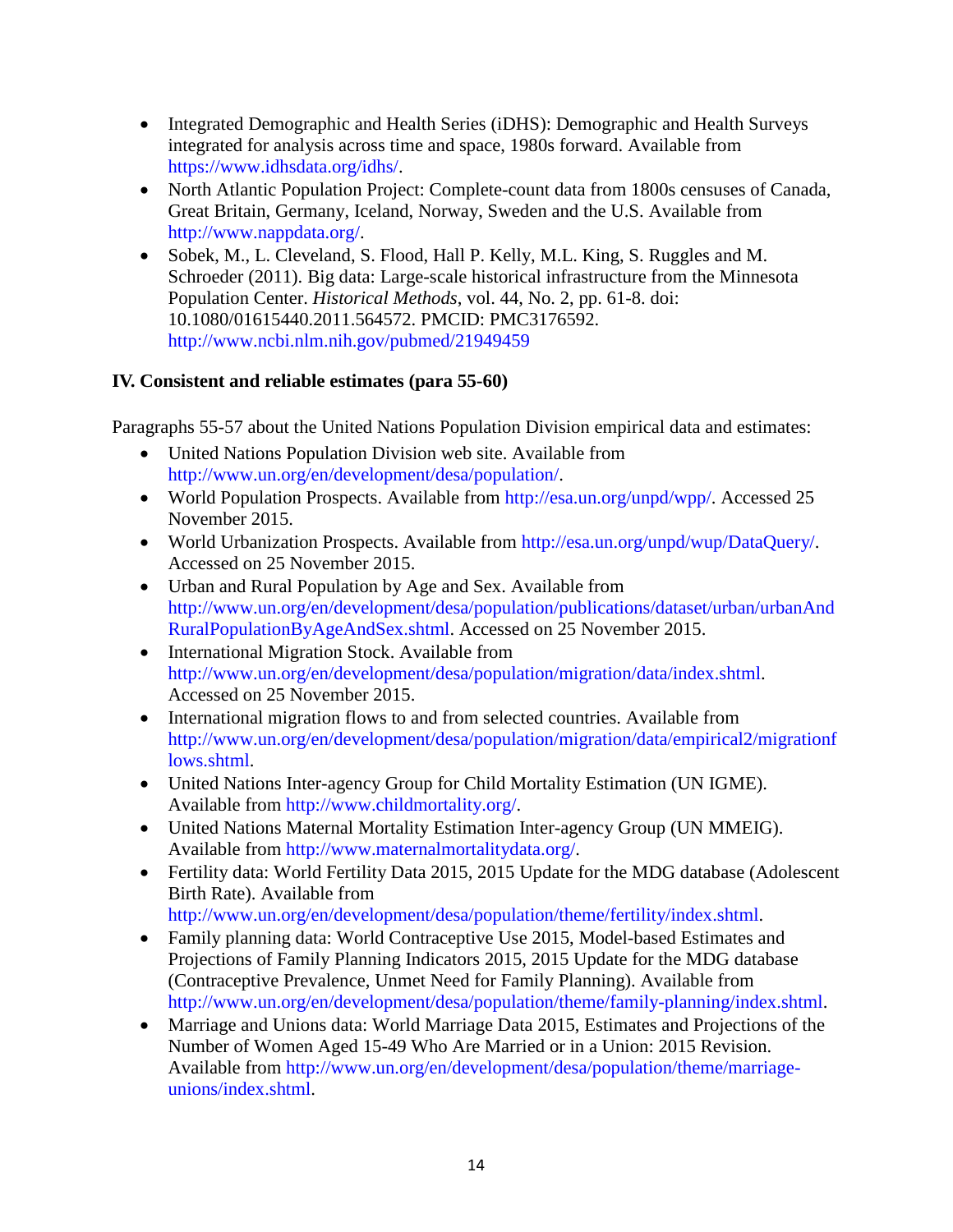In addition to the United Nations, the International Program of the U.S. Census Bureau produces demographic estimates and projections for countries and areas of the world with a population of 5,000 or more available through an online International Data Base (IDB): <https://www.census.gov/population/international/data/idb/informationGateway.php>

Paragraph 58 about international mortality databases:

- University of California at Berkeley and the Max Planck Institute for Demographic Research: Human Mortality Database (HMD). Available from [http://www.mortality.org.](http://www.mortality.org/) Accessed 25 November 2015.
- Canadian Mortality Database. Available from [http://www.bdlc.umontreal.ca/CHMD/.](http://www.bdlc.umontreal.ca/CHMD/)
- Latin American Human Mortality Database. Available from [http://www.lamortalidad.org/.](http://www.lamortalidad.org/)
- Latin American Mortality Database LAMBdA. Available from [http://www.ssc.wisc.edu/cdha/latinmortality/.](http://www.ssc.wisc.edu/cdha/latinmortality/)
- WHO Mortality Database. Available from [http://www.who.int/healthinfo/mortality\\_data/en/.](http://www.who.int/healthinfo/mortality_data/en/)
- Kannisto-Thatcher Database on Old Age Mortality. Available from [http://www.demogr.mpg.de/databases/ktdb/.](http://www.demogr.mpg.de/databases/ktdb/)
- Human Life-Table Database. Available from [http://www.lifetable.de/.](http://www.lifetable.de/)
- International Database on Longevity (IDL). Available from [http://www.supercentenarians.org/.](http://www.supercentenarians.org/)

Paragraph 59 about international fertility databases:

- The Human Fertility Database. Available from [http://www.humanfertility.org/cgi](http://www.humanfertility.org/cgi-bin/main.php)[bin/main.php.](http://www.humanfertility.org/cgi-bin/main.php) Accessed on 25 November 2015.
- Human Fertility Collection (HFC). Available from [http://www.fertilitydata.org/.](http://www.fertilitydata.org/)

Paragraph 60 about internal and international migration databases:

- United Nations Global Migration Database for international migrants by country of birth and citizenship, sex and age as enumerated by population censuses, population registers, nationally representative surveys and other official statistical sources from more than 200 countries and territories in the world. Available from [http://esa.un.org/unmigration/.](http://esa.un.org/unmigration/)
- OECD migration databases:<http://www.oecd.org/els/mig/oecdmigrationdatabases.htm>
- UN ECLAC: MIALC (Internal Migration in Latin America). Available from [http://www.cepal.org/celade/migracion/migracion\\_interna/.](http://www.cepal.org/celade/migracion/migracion_interna/)
- UN ECLAC: IMILA (International Migration in Latin America). Available from [http://celade.cepal.org/bdcelade/imila/.](http://celade.cepal.org/bdcelade/imila/)
- UN ECLAC: DEPUALC (Spatial Population Distribution and Urbanization in Latin America). Available from [http://www.cepal.org/celade/depualc/.](http://www.cepal.org/celade/depualc/)
- International Migration Institute, Oxford Department of International Development, University of Oxford, DEMIG (Determinants of International Migration) project: C2C (country-to-country) database contains bilateral migration flow data for 34 reporting countries and from up to 236 countries over the 1946–2011 period, and DEMIG TOTAL reports immigration, emigration and net migration flows for up to 161 countries covering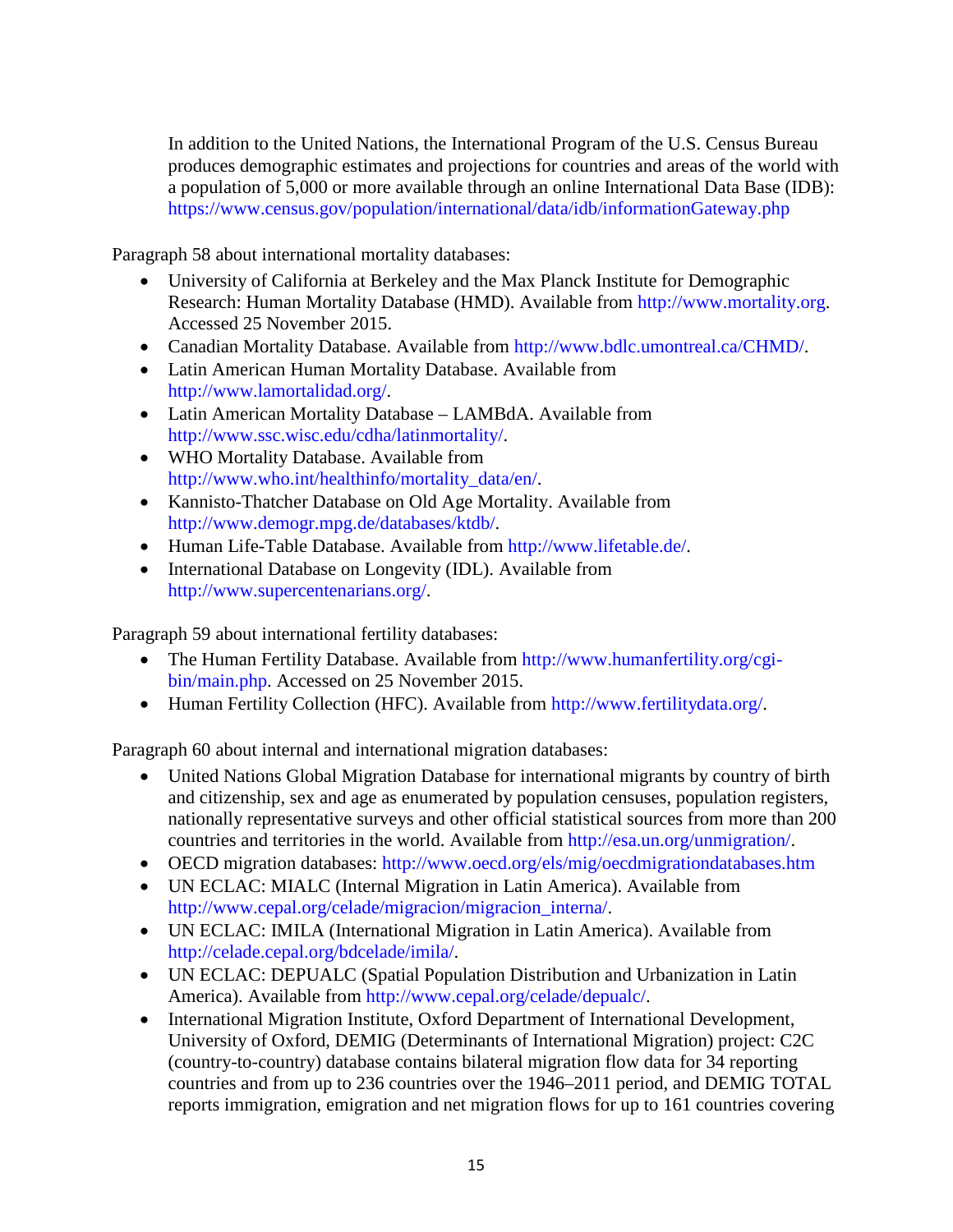various periods of time from the early 1800s to 2011, DEMIG POLICY about more than 6,500 migration policy changes enacted by 45 countries around the world mostly in the 1945-2013 period. Available from [http://www.imi.ox.ac.uk/data/demig-data.](http://www.imi.ox.ac.uk/data/demig-data)

• Internal Migration around the Globe (IMAGE) project. Available from [https://www.gpem.uq.edu.au/qcpr-image.](https://www.gpem.uq.edu.au/qcpr-image) Accessed 25 November 2014; and Bell, Martin and Elin Charles-Edwards, Cross-national comparisons of internal migration: An update on global patterns and trends, UNDESA, Population Division. Technical Paper 2013/1. Available from

[http://www.un.org/en/development/desa/population/publications/pdf/technical/TP2013-](http://www.un.org/en/development/desa/population/publications/pdf/technical/TP2013-1.pdf) [1.pdf.](http://www.un.org/en/development/desa/population/publications/pdf/technical/TP2013-1.pdf)

## **V. Integrating geo-referenced datasets (para 61-67)**

- de Sherbinin, Alex and S. Adamo (2015) CIESIN's Experience in Mapping Population and Poverty. Paper presented at the United Nations Expert Group Meeting on Strengthening the Demographic Evidence Base for the Post-2015 Development Agenda held in New York from 5 to 6 October 2015. Available from [http://www.un.org/en/development/desa/population/events/pdf/expert/23/ShortNotes/Ale](http://www.un.org/en/development/desa/population/events/pdf/expert/23/ShortNotes/Alex%20de%20Sherbinin%20and%20Susana%20Adamo.pdf) [x%20de%20Sherbinin%20and%20Susana%20Adamo.pdf.](http://www.un.org/en/development/desa/population/events/pdf/expert/23/ShortNotes/Alex%20de%20Sherbinin%20and%20Susana%20Adamo.pdf)
- Gridded Population of the World, V3. Available from [http://sedac.ciesin.columbia.edu/data/collection/gpw-v3.](http://sedac.ciesin.columbia.edu/data/collection/gpw-v3) Accessed 26 November 2015.
- Gridded Population of the World, Version 4, Preliminary Release 2. Available from [http://www.ciesin.columbia.edu/data/gpw-v4/,](http://www.ciesin.columbia.edu/data/gpw-v4/) accessed on 28 November 2015.
- Global Rural-Urban Mapping Project. Available from [http://beta.sedac.ciesin.columbia.edu/data/set/grump-v1-settlement-points-rev01.](http://beta.sedac.ciesin.columbia.edu/data/set/grump-v1-settlement-points-rev01)
- Tatem, Andrew (2015). Mapping population numbers, demographics and behaviours: The WorldPop perspective. Paper presented at the United Nations Expert Group Meeting on Strengthening the Demographic Evidence Base for the Post-2015 Development Agenda held in New York from 5 to 6 October 2015. Available from [http://www.un.org/en/development/desa/population/events/pdf/expert/23/ShortNotes/And](http://www.un.org/en/development/desa/population/events/pdf/expert/23/ShortNotes/Andrew%20Tatem.pdf) [rew%20Tatem.pdf.](http://www.un.org/en/development/desa/population/events/pdf/expert/23/ShortNotes/Andrew%20Tatem.pdf)
- WorldPop project (Geo-Data Institute of the University of Southampton). Available from [http://www.worldpop.org.uk/.](http://www.worldpop.org.uk/)
- Alegana, V.A., P.M. Atkinson, C. Pezzulo, A. Sorichetta, D. Weiss, T. Bird, E. Erbach-Schoenberg and A.J. Tatem (2015). Fine resolution mapping of population age-structures for health and development applications. *Journal of the Royal Society Interface*, vol. 12, No. 105. 11. doi: 10.1098/rsif.2015.0073. PMCID: PMC4387535. <http://www.ncbi.nlm.nih.gov/pmc/articles/PMC4387535/>
- Ruggles, Steven and Matthew Sobek (2015). A Note on Data Challenges for the Development Agenda: Observations from IPUMS, paper presented at the United Nations Expert Group Meeting on Strengthening the Demographic Evidence Base for the Post-2015. Development Agenda held in New York from 5 to 6 October 2015. Available from [http://www.un.org/en/development/desa/population/events/pdf/expert/23/ShortNotes/Stev](http://www.un.org/en/development/desa/population/events/pdf/expert/23/ShortNotes/Steven%20Ruggles%20and%20Matthew%20Sobek.pdf) [en%20Ruggles%20and%20Matthew%20Sobek.pdf.](http://www.un.org/en/development/desa/population/events/pdf/expert/23/ShortNotes/Steven%20Ruggles%20and%20Matthew%20Sobek.pdf)
- TerraPopulus (Integrated data on population and the environment, from 1960 to the present). Available from [http://www.terrapop.org/.](http://www.terrapop.org/)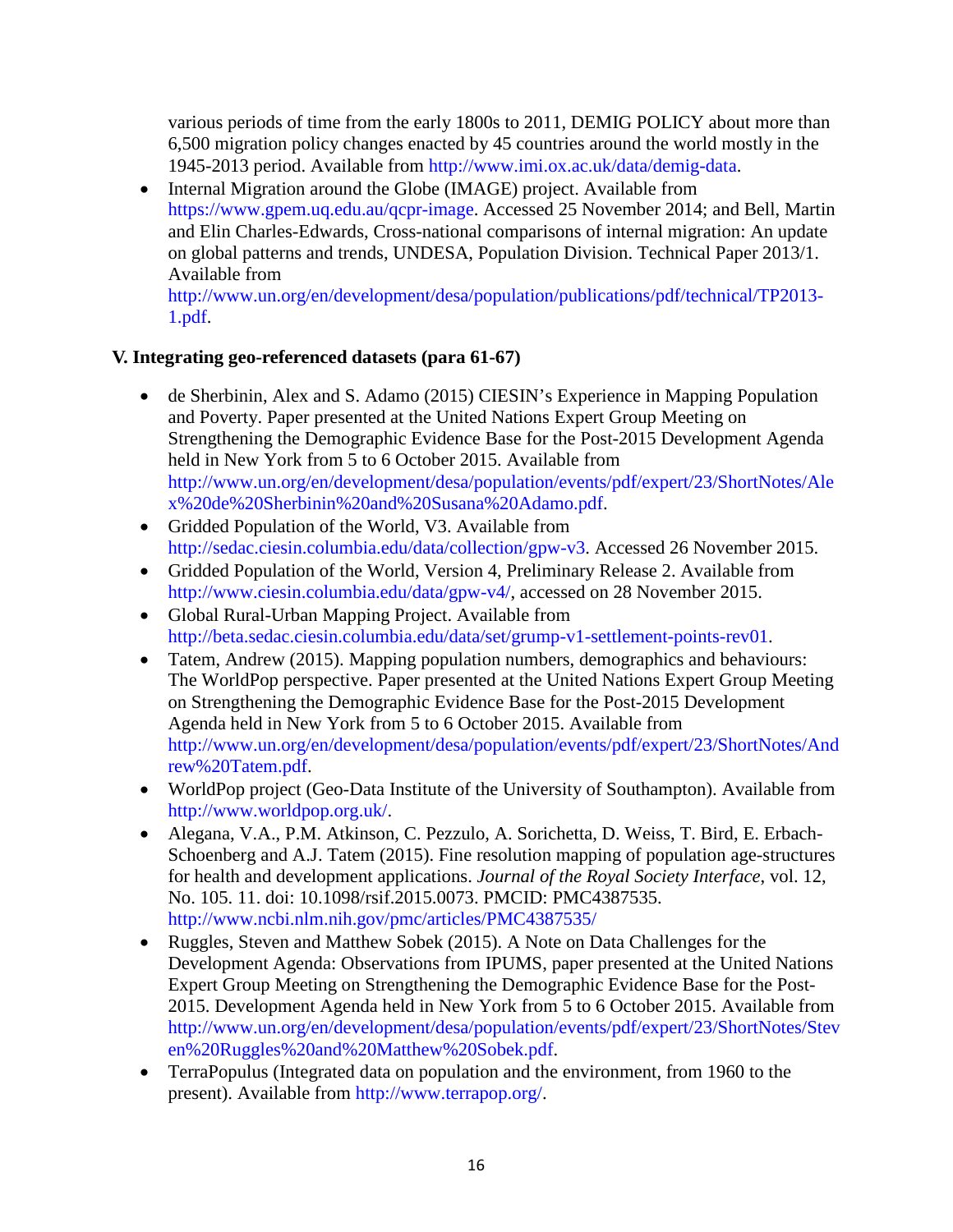#### **VI. Big data as a complement to demographic data (para 68-71)**

- Appelt, S., and others (2015). Which factors influence the international mobility of [research scientists?](http://www.oecd-ilibrary.org/which-factors-influence-the-international-mobility-of-research-scientists_5js1tmrr2233.pdf?contentType=/ns/WorkingPaper&itemId=/content/workingpaper/5js1tmrr2233-en&mimeType=application/pdf&containerItemId=/content/workingpaperseries/18151965&accessItemIds=) OECD Science, Technology and Industry Working Papers, 2015/02, OECD Publishing, Paris. Available from [http://dx.doi.org/10.1787/5js1tmrr2233-en.](http://dx.doi.org/10.1787/5js1tmrr2233-en)
- Aude, H., and others (2013). [Coordinated Migration.](https://www.facebook.com/notes/facebook-data-science/coordinated-migration/10151930946453859) Facebook Data Science Team. December 17, 2013. [https://www.facebook.com/notes/facebook-data](https://www.facebook.com/notes/facebook-data-science/coordinated-migration/10151930946453859/)[science/coordinated-migration/10151930946453859/](https://www.facebook.com/notes/facebook-data-science/coordinated-migration/10151930946453859/)
- Boulos, M. N. K., B. Resch, D. N. Crowley, J. G. Breslin, G. Sohn, R. Burtner and K.Y. S. Chuang (2011). Crowdsourcing, citizen sensing and sensor web technologies for public and environmental health surveillance and crisis management: trends, OGC standards and application examples. *International Journal of Health Geographics*, vol. 10, No. 1, p. 67. [https://ij-healthgeographics.biomedcentral.com/articles/10.1186/1476-](https://ij-healthgeographics.biomedcentral.com/articles/10.1186/1476-072X-10-67) [072X-10-67](https://ij-healthgeographics.biomedcentral.com/articles/10.1186/1476-072X-10-67)
- Brabham, D. C., K. M. Ribisl, T. R. Kirchner and J. M. Bernhardt (2014). Crowdsourcing Applications for Public Health. *American Journal of Preventive Medicine*, vol. 46, No. 2, pp. 179-187. doi: [http://dx.doi.org/10.1016/j.amepre.2013.10.016.](http://dx.doi.org/10.1016/j.amepre.2013.10.016)
- Cummins, M., and B. Huddleston (2013). Real time monitoring for the most vulnerable: UNICEF's experience in Uganda. *IDS Bulletin*, vol. 44, No. 2, pp. 57-68. Available from [http://www.ids.ac.uk/publication/real-time-monitoring-for-the-most-vulnerable.](http://www.ids.ac.uk/publication/real-time-monitoring-for-the-most-vulnerable)
- DATA-POP ALLIANCE (2015). Opportunities and Requirements for Leveraging Big Data for Official Statistics and the Sustainable Development Goals in Latin America. Data-Pop Alliance (Harvard Humanitarian Initiative, MIT Media Lab and Overseas Development Institute). November 2015. Available from [http://datapopalliance.org/item/opportunities-and-requirements-for-leveraging-big-data](http://datapopalliance.org/item/opportunities-and-requirements-for-leveraging-big-data-for-official-statistics-and-the-sustainable-development-goals-in-latin-america/)[for-official-statistics-and-the-sustainable-development-goals-in-latin-america/.](http://datapopalliance.org/item/opportunities-and-requirements-for-leveraging-big-data-for-official-statistics-and-the-sustainable-development-goals-in-latin-america/)
- Data-Pop Alliance. Big Data for Resilience: Realizing the Benefits for Developing Countries. Synthesis Report. September 2015. Available from [http://datapopalliance.org/wp-content/uploads/2015/11/Big-Data-for-Resilience-2015-](http://datapopalliance.org/wp-content/uploads/2015/11/Big-Data-for-Resilience-2015-Report.pdf) [Report.pdf.](http://datapopalliance.org/wp-content/uploads/2015/11/Big-Data-for-Resilience-2015-Report.pdf)
- DATA-POP ALLIANCE. Available from [http://datapopalliance.org/.](http://datapopalliance.org/)
- Deville, P., C. Linard, S. Martin, M. Gilbert, F.R. Stevens, A.E. Gaughan, V.D. Blondel and A.J. Tatem (2014) Dynamic population mapping using mobile phone data. *Proceedings of the National Academy of Sciences*, vol. 111, No. 45. 15888-93. doi: 10.1073/pnas.1408439111. PubMed PMID: 25349388; PMCID: PMC4234567. <http://www.ncbi.nlm.nih.gov/pmc/articles/PMC4234567/>
- Druke, L. (2012). New Humanitarian Partnerships with Technological Communities. 2012 April 2012. Institute for Global Law and Policy (IGLP), Harvard Law School. Available from [http://iglp.law.harvard.edu/wp](http://iglp.law.harvard.edu/wp-content/uploads/Druke_NewHumanitarianPartnerships.pdf)[content/uploads/Druke\\_NewHumanitarianPartnerships.pdf.](http://iglp.law.harvard.edu/wp-content/uploads/Druke_NewHumanitarianPartnerships.pdf)
- Druke, Luise (2012). New Humanitarian Partnerships with Technological Communities: Real time alerts to help affected persons to get out of danger (Inventory of early warning and early alert initiatives on pp.31-39). Available from [http://www.harvardiglp.org/wp](http://www.harvardiglp.org/wp-content/uploads/Druke_NewHumanitarianPartnerships.pdf)[content/uploads/Druke\\_NewHumanitarianPartnerships.pdf.](http://www.harvardiglp.org/wp-content/uploads/Druke_NewHumanitarianPartnerships.pdf)
- Farah, J. (2014). Crowdsourced Monitoring, Citizen Empowerment and Data Credibility. In *Computational Science and Its Applications – ICCSA,* vol. 8580, pp. 469-485. B.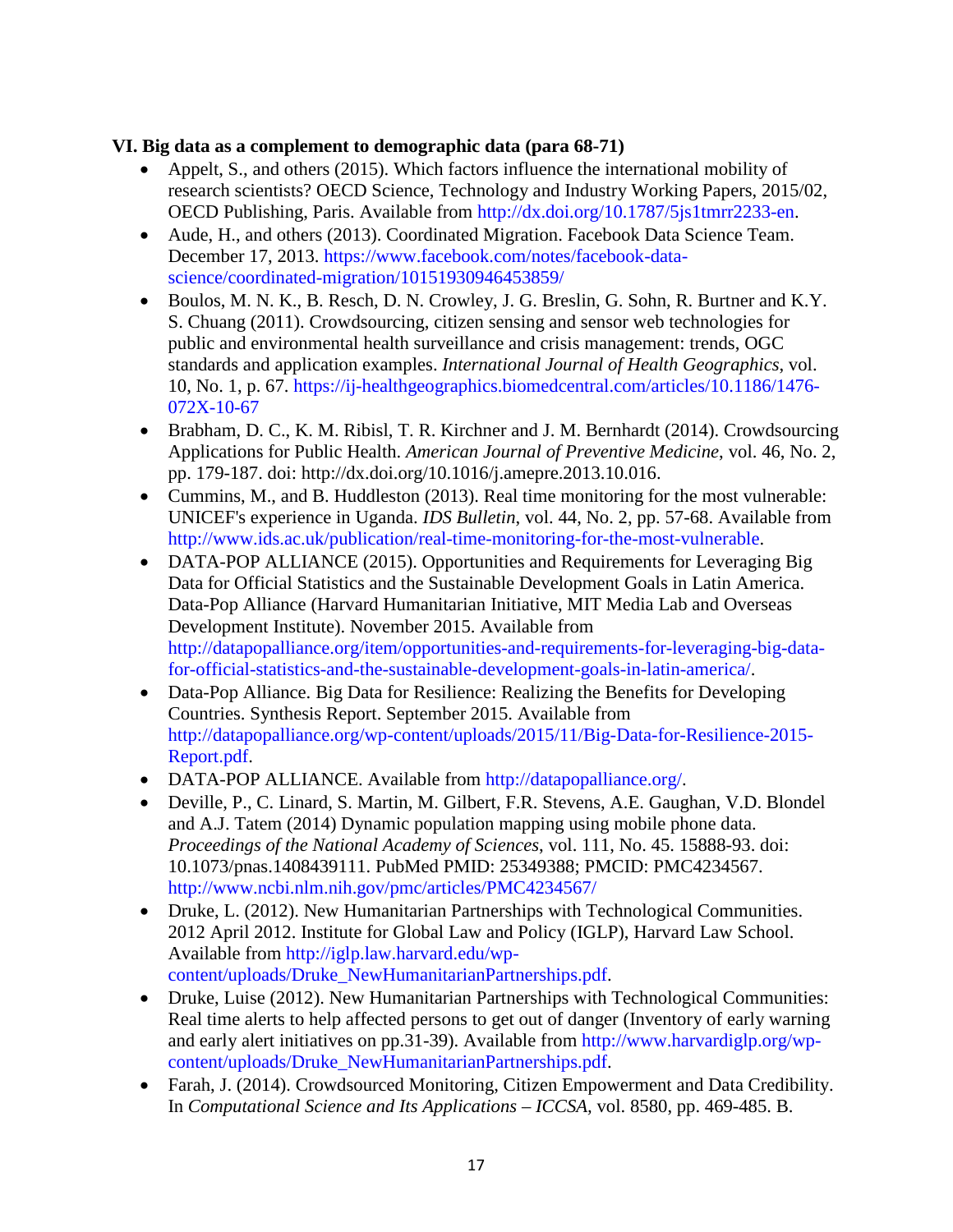Murgante, S. Misra, A. C. Rocha, C. Torre, J. Rocha, M. Falcão, D. Taniar, B. Apduhan and O. Gervasi, eds. Springer International Publishing.

- Flowminder Foundation. Available from [http://www.flowminder.org/.](http://www.flowminder.org/)
- Grauwin, S., S. Sobolevsky, S. Moritz, I. Gódor and C. Ratti (2015). [Towards a](http://arxiv.org/abs/1406.4400)  [Comparative Science of Cities: Using Mobile Traffic Records in New York, London and](http://arxiv.org/abs/1406.4400)  [Hong Kong.](http://arxiv.org/abs/1406.4400) Computational Approaches for Urban Environments (pp. 363-387): Springer. <http://arxiv.org/abs/1406.4400>
- Hawelka, B., I. Sitko, E. Beinat, S. Sobolevsky, P. Kazakopoulos and C. Ratti (2014). [Geo-located Twitter as proxy for global mobility patterns.](http://www.tandfonline.com/doi/abs/10.1080/15230406.2014.890072) *Cartography and Geographic Information Science*, vol. 41, No. 3, pp. 260-271. <http://arxiv.org/ftp/arxiv/papers/1311/1311.0680.pdf>
- Hilbert, M. (2014). Big Data for Development. *Journal Development Policy Review of the Overseas Development Institute*. Available from [http://www.martinhilbert.net/wp](http://www.martinhilbert.net/wp-content/uploads/2015/01/BigData4Dev_Hilbert2014.pdf)[content/uploads/2015/01/BigData4Dev\\_Hilbert2014.pdf.](http://www.martinhilbert.net/wp-content/uploads/2015/01/BigData4Dev_Hilbert2014.pdf)
- Laczko, Frank and Marzia Rango (2014). Can Big Data help us achieve a "migration data revolution"? *Migration Policy Practice*, vol. IV, No. 2 (April–June 2014). Available from [http://publications.iom.int/bookstore/free/MPP16\\_24June2014.pdf.](http://publications.iom.int/bookstore/free/MPP16_24June2014.pdf)
- Letouzé, E., "Big Data and Development: General Overview Primer." Data-Pop Alliance White Paper Series. Data-Pop Alliance, World Bank Group, Harvard Humanitarian Initiative. May 2015. Available from [http://datapopalliance.org/wp](http://datapopalliance.org/wp-content/uploads/2015/12/Big-Data-Dev-Overview.pdf)[content/uploads/2015/12/Big-Data-Dev-Overview.pdf.](http://datapopalliance.org/wp-content/uploads/2015/12/Big-Data-Dev-Overview.pdf)
- Letouzé, E., and J. Jütting "Official Statistics, Big Data and Human Development." Data-Pop Alliance White Paper Series. Data-Pop Alliance, World Bank Group, Harvard Humanitarian Initiative, MIT Media Lab and Overseas Development Institute. March 2015. Available from [http://datapopalliance.org/wp-content/uploads/2015/11/Big-Data-](http://datapopalliance.org/wp-content/uploads/2015/11/Big-Data-Official-Statistics-FINAL.pdf)[Official-Statistics-FINAL.pdf.](http://datapopalliance.org/wp-content/uploads/2015/11/Big-Data-Official-Statistics-FINAL.pdf)
- Letouzé, E. (2014). Africa: Big Data for Development: Facts and Figures. SciDev. Net. Available from [http://www.scidev.net/global/data/feature/big-data-for-development](http://www.scidev.net/global/data/feature/big-data-for-development-facts-and-figures.html)[facts-and-figures.html](http://www.scidev.net/global/data/feature/big-data-for-development-facts-and-figures.html) and Letouzé, E. (2014). What is big data, and could it transform development policy? Position IT. Available from [http://www.ee.co.za/wp](http://www.ee.co.za/wp-content/uploads/2014/05/positionit-april-may2014-p40414244454647.pdf)[content/uploads/2014/05/positionit-april-may2014-p40414244454647.pdf.](http://www.ee.co.za/wp-content/uploads/2014/05/positionit-april-may2014-p40414244454647.pdf)
- Louail, T., and others (2014). [From mobile phone data to the spatial structure of cities.](http://www.nature.com/ncomms/2015/150121/ncomms7007/abs/ncomms7007.html) *Scientific Report*, vol. 4. doi: 10.1038/srep05276. <http://arxiv.org/abs/1401.4540>
- Naef, E., P. Muelbert, S. Raza, R. Frederick, J. Kendall and N. Gupta (2014). Using mobile data for development. Washington, DC: and Seattle, WA: Cartesian and Bill and Melinda Gates Foundation. 2014. Available from [http://www.cartesian.com/wp](http://www.cartesian.com/wp-content/uploads/2015/07/Cartesian_Mobile-Data-for-Development_July2014.pdf)[content/uploads/2015/07/Cartesian\\_Mobile-Data-for-Development\\_July2014.pdf](http://www.cartesian.com/wp-content/uploads/2015/07/Cartesian_Mobile-Data-for-Development_July2014.pdf).
- Oliver, N. (2014). Big Data for Social Good: Opportunities and Challenges. Available from<http://www.itu.int/en/ITU-D/Statistics/Documents/events/wtis2014/003INF-E.pdf>
- Poblet, M., E. García-Cuesta and P. Casanovas (2014). Crowdsourcing Tools for Disaster Management: A Review of Platforms and Methods. In *AI Approaches to the Complexity of Legal Systems,* vol. 8929, pp. 261-274. P. Casanovas, U. Pagallo, M. Palmirani and G. Sartor, eds. Springer, Berlin Heidelberg.
- State, B., I. Weber and E. Zagheni (2013). [Studying international mobility through IP](http://web.stanford.edu/%7Ebstate/papers/wsdm46-state.pdf)  [geo-location.](http://web.stanford.edu/%7Ebstate/papers/wsdm46-state.pdf) In: *Proceedings of the sixth ACM international conference on Web search and data mining*, pp. 265–274. [http://web.stanford.edu/~bstate/papers/wsdm46-state.pdf](http://web.stanford.edu/%7Ebstate/papers/wsdm46-state.pdf)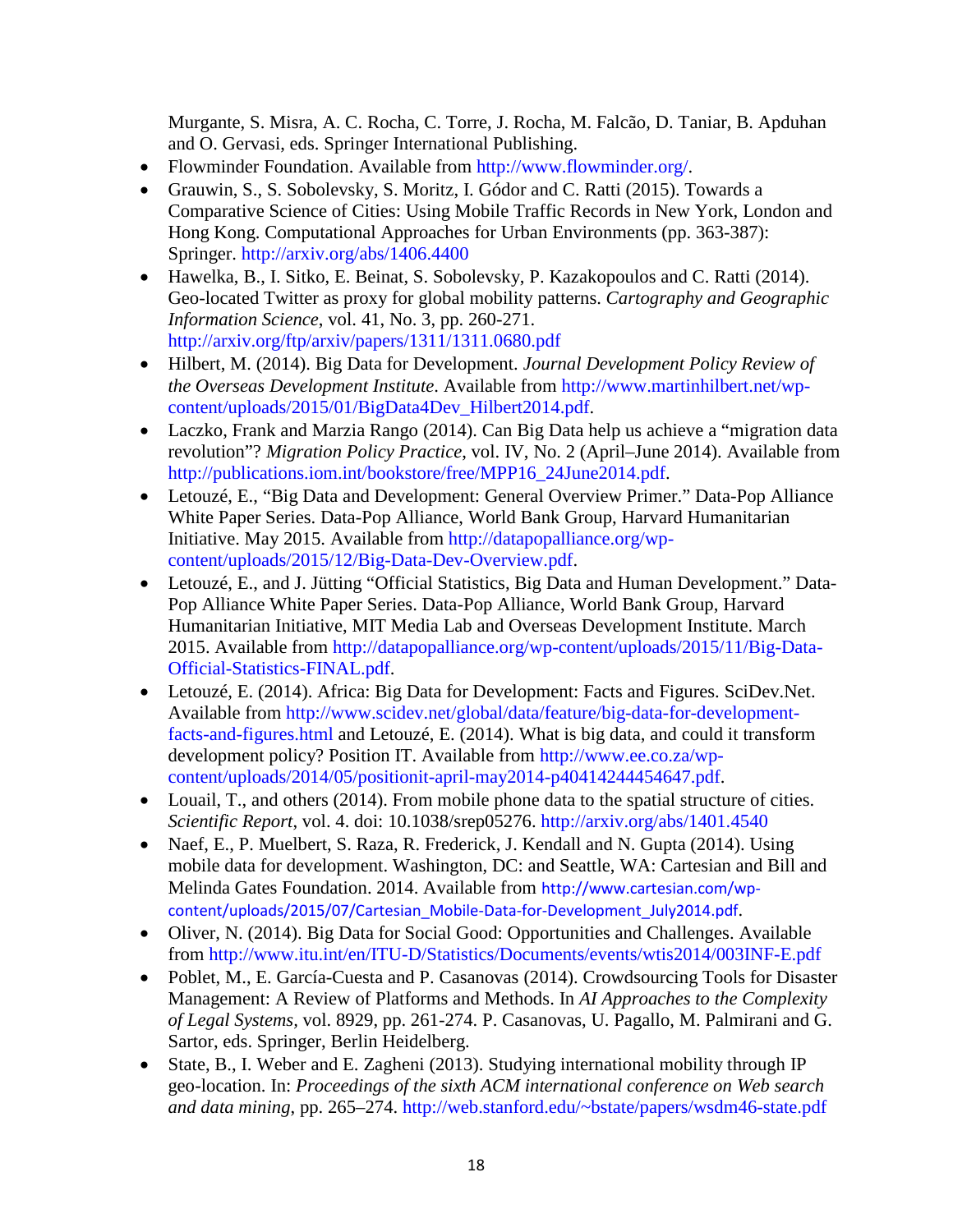- State, B., M. Rodriguez, D. Helbing and E. Zagheni (2014). Highly skilled immigrants [are losing interest in the United States: LinkedIn data.](https://www.linkedin.com/pulse/highly-skilled-immigrants-losing-interest-united-states-maha-hamdan) [https://www.linkedin.com/pulse/highly-skilled-immigrants-losing-interest-united-states](https://www.linkedin.com/pulse/highly-skilled-immigrants-losing-interest-united-states-maha-hamdan)[maha-hamdan](https://www.linkedin.com/pulse/highly-skilled-immigrants-losing-interest-united-states-maha-hamdan)
- Taylor, L, J. Cowls, R. Schroeder and E.T. Meyer (2014). Big Data and Positive Change in the Developing World. Policy and Internet, vol. 6, No. 4, pp. 418-44.
- UN Global Pulse (2012). Big data for development: Challenges and opportunities. Available from [http://www.unglobalpulse.org/sites/default/files/BigDataforDevelopment-](http://www.unglobalpulse.org/sites/default/files/BigDataforDevelopment-UNGlobalPulseJune2012.pdf)[UNGlobalPulseJune2012.pdf.](http://www.unglobalpulse.org/sites/default/files/BigDataforDevelopment-UNGlobalPulseJune2012.pdf)
- UN Global Pulse (2013). New primer on mobile phone network data for development. Available from [http://www.unglobalpulse.org/sites/default/files/Mobile%20Data%20for%20Developmen](http://www.unglobalpulse.org/sites/default/files/Mobile%20Data%20for%20Development%20Primer_Oct2013.pdf) [t%20Primer\\_Oct2013.pdf.](http://www.unglobalpulse.org/sites/default/files/Mobile%20Data%20for%20Development%20Primer_Oct2013.pdf)
- UN Global Pulse (2011). Rapid impact and vulnerability analysis fund (RIVAF): Final report. Available from [http://www.unglobalpulse.org/projects/rapid-impact-and](http://www.unglobalpulse.org/projects/rapid-impact-and-vulnerability-analysis-fund-rivaf)[vulnerability-analysis-fund-rivaf.](http://www.unglobalpulse.org/projects/rapid-impact-and-vulnerability-analysis-fund-rivaf)
- UN Global Pulse. Available from <http://www.unglobalpulse.org/> -- see projects for repository of Global Pulse's case studies: [http://www.unglobalpulse.org/projects.](http://www.unglobalpulse.org/projects)
- UN Global Working Group (GWG) on Big Data for Official Statistics. Available from [http://unstats.un.org/unsd/bigdata/.](http://unstats.un.org/unsd/bigdata/)
- UNICEF RapidPro platform for crowdsourcing [\(http://www.rapidpro.io\)](http://www.rapidpro.io/) with U-report: Available from [http://uganda.ureport.in/,](http://uganda.ureport.in/) education with Edutrac and health (mTrac).
- United Nations Population Division (2015). Report of the United Nations Expert Group Meeting on "Strengthening the demographic evidence base for the post-2015 development agenda". New York, 5-6 October 2015. Available from [http://www.un.org/en/development/desa/population/events/pdf/expert/23/EGM\\_Oct2015](http://www.un.org/en/development/desa/population/events/pdf/expert/23/EGM_Oct2015_Report.pdf) [\\_Report.pdf.](http://www.un.org/en/development/desa/population/events/pdf/expert/23/EGM_Oct2015_Report.pdf)
- Vaitla, B. (2014). The Landscape of Big Data for Development. Available from [http://data2x.org/wp](http://data2x.org/wp-content/uploads/2014/08/Data2X_LandscapeOfBigDataForDevelopment.pdf)[content/uploads/2014/08/Data2X\\_LandscapeOfBigDataForDevelopment.pdf.](http://data2x.org/wp-content/uploads/2014/08/Data2X_LandscapeOfBigDataForDevelopment.pdf)
- Zagheni, E. and I. Weber (2012) [You are where you e-mail: Using e-mail data to estimate](http://www.demogr.mpg.de/publications/files/4598_1340471188_1_Zagheni&Weber_Websci12.pdf)  [international migration rates.](http://www.demogr.mpg.de/publications/files/4598_1340471188_1_Zagheni&Weber_Websci12.pdf) ACM Web Science Conference proceedings, 25 June 2012. [http://www.demogr.mpg.de/publications/files/4598\\_1340471188\\_1\\_Zagheni&Weber\\_W](http://www.demogr.mpg.de/publications/files/4598_1340471188_1_Zagheni&Weber_Websci12.pdf) [ebsci12.pdf](http://www.demogr.mpg.de/publications/files/4598_1340471188_1_Zagheni&Weber_Websci12.pdf)
- Zagheni, E., V. R. K. Garimella and I. Weber (2014). [Inferring international and internal](http://ingmarweber.de/wp-content/uploads/2014/02/Inferring-International-and-Internal-Migration-Patterns-from-Twitter-Data.pdf)  [migration patterns from Twitter data.](http://ingmarweber.de/wp-content/uploads/2014/02/Inferring-International-and-Internal-Migration-Patterns-from-Twitter-Data.pdf) Paper presented at the Proceedings of the companion publication of the 23rd international conference on WWW '14 Companion, 7- 11 April 2014, Seoul, Korea. [http://ingmarweber.de/wp](http://ingmarweber.de/wp-content/uploads/2014/02/Inferring-International-and-Internal-Migration-Patterns-from-Twitter-Data.pdf)[content/uploads/2014/02/Inferring-International-and-Internal-Migration-Patterns-from-](http://ingmarweber.de/wp-content/uploads/2014/02/Inferring-International-and-Internal-Migration-Patterns-from-Twitter-Data.pdf)[Twitter-Data.pdf](http://ingmarweber.de/wp-content/uploads/2014/02/Inferring-International-and-Internal-Migration-Patterns-from-Twitter-Data.pdf)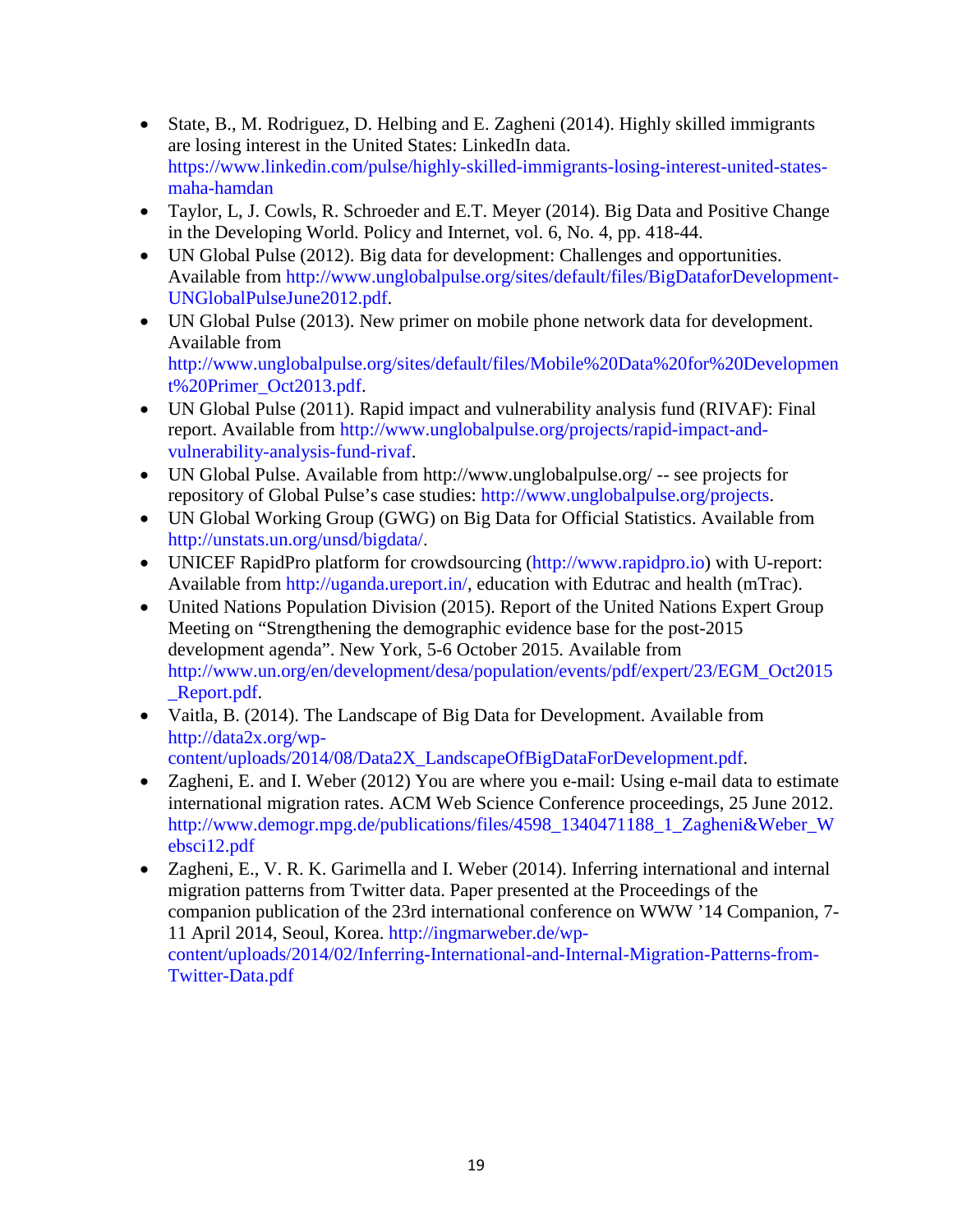#### **VII. The challenge of disaggregation (para 72-73)**

- Data Revolution Group (2015). *A World That Counts: Mobilizing the Data Revolution for Sustainable Development.* Available from [http://www.undatarevolution.org/report/.](http://www.undatarevolution.org/report/) Accessed on 20 November 2015.
- Sustainable Development Solutions Network (2015). Leaving No One Behind: Disaggregating Indicators for the SDGs, October 26, 2015. Available from [http://unsdsn.org/wp-content/uploads/2015/10/151026-Leaving-No-One-Behind-](http://unsdsn.org/wp-content/uploads/2015/10/151026-Leaving-No-One-Behind-Disaggregation-Briefing-for-IAEG-SDG.pdf)[Disaggregation-Briefing-for-IAEG-SDG.pdf.](http://unsdsn.org/wp-content/uploads/2015/10/151026-Leaving-No-One-Behind-Disaggregation-Briefing-for-IAEG-SDG.pdf)
- The IUSSP on a Data Revolution for Development. Population and Development Review, vol. 41, No. 1, pp. 172-7. doi: 10.1111/j.1728-4457.2015.00041.x.
- United Nations Human Rights, office of the High Commissioner. (2015). SDGs Indicator Framework: A Human Rights Approach to Data Disaggregation to Leave No One Behind. Draft background note (25.2.2015). Available from [http://www.ohchr.org/Documents/Issues/HRIndicators/DataDisaggregation.pdf.](http://www.ohchr.org/Documents/Issues/HRIndicators/DataDisaggregation.pdf)
- United Nations Population Division (2015). Report of the United Nations Expert Group Meeting on "Strengthening the demographic evidence base for the post-2015 development agenda". New York, 5-6 October 2015. Available from [http://www.un.org/en/development/desa/population/events/pdf/expert/23/EGM\\_Oct2015](http://www.un.org/en/development/desa/population/events/pdf/expert/23/EGM_Oct2015_Report.pdf) [\\_Report.pdf.](http://www.un.org/en/development/desa/population/events/pdf/expert/23/EGM_Oct2015_Report.pdf)
- United Nations Statistical Commission, 47th Session (2016). Report of the Inter-Agency and Expert Group on Sustainable Development Goal Indicators. E/CN.3/2016/2/Rev.1. Available from [http://unstats.un.org/unsd/statcom/47th-session/documents/2016-2-IAEG-](http://unstats.un.org/unsd/statcom/47th-session/documents/2016-2-IAEG-SDGs-E-Revised.pdf)[SDGs-E-Revised.pdf.](http://unstats.un.org/unsd/statcom/47th-session/documents/2016-2-IAEG-SDGs-E-Revised.pdf)

#### **VIII. The way forward (para 74-87)**

- United Nations Population Division (2015). Report of the United Nations Expert Group Meeting on "The post-2015 era: Implications for the global research agenda on population and development". New York, 10 April 2015. Available from [http://www.un.org/en/development/desa/population/events/pdf/expert/22/2015\\_EGM](http://www.un.org/en/development/desa/population/events/pdf/expert/22/2015_EGM-research-priorities_Report.pdf)[research-priorities\\_Report.pdf.](http://www.un.org/en/development/desa/population/events/pdf/expert/22/2015_EGM-research-priorities_Report.pdf)
- United Nations Population Division (2015). Report of the United Nations Expert Group Meeting on "Strengthening the demographic evidence base for the post-2015 development agenda". New York, 5-6 October 2015. Available from [http://www.un.org/en/development/desa/population/events/pdf/expert/23/EGM\\_Oct2015](http://www.un.org/en/development/desa/population/events/pdf/expert/23/EGM_Oct2015_Report.pdf) [\\_Report.pdf.](http://www.un.org/en/development/desa/population/events/pdf/expert/23/EGM_Oct2015_Report.pdf)

Paragraph 60 about open-data policies and national data archives with microdata for public use:

- IHSN Guidelines and best practices for data archiving and dissemination: <http://www.ihsn.org/home/node/115>
- Institutional arrangements: Organisation for Economic Cooperation and Development (OECD). 2007. "OECD Principles and Guidelines for Access to Research Data from Public Funding".<http://www.oecd.org/dataoecd/9/61/38500813.pdf> and <http://ihsn.org/home/node/116>